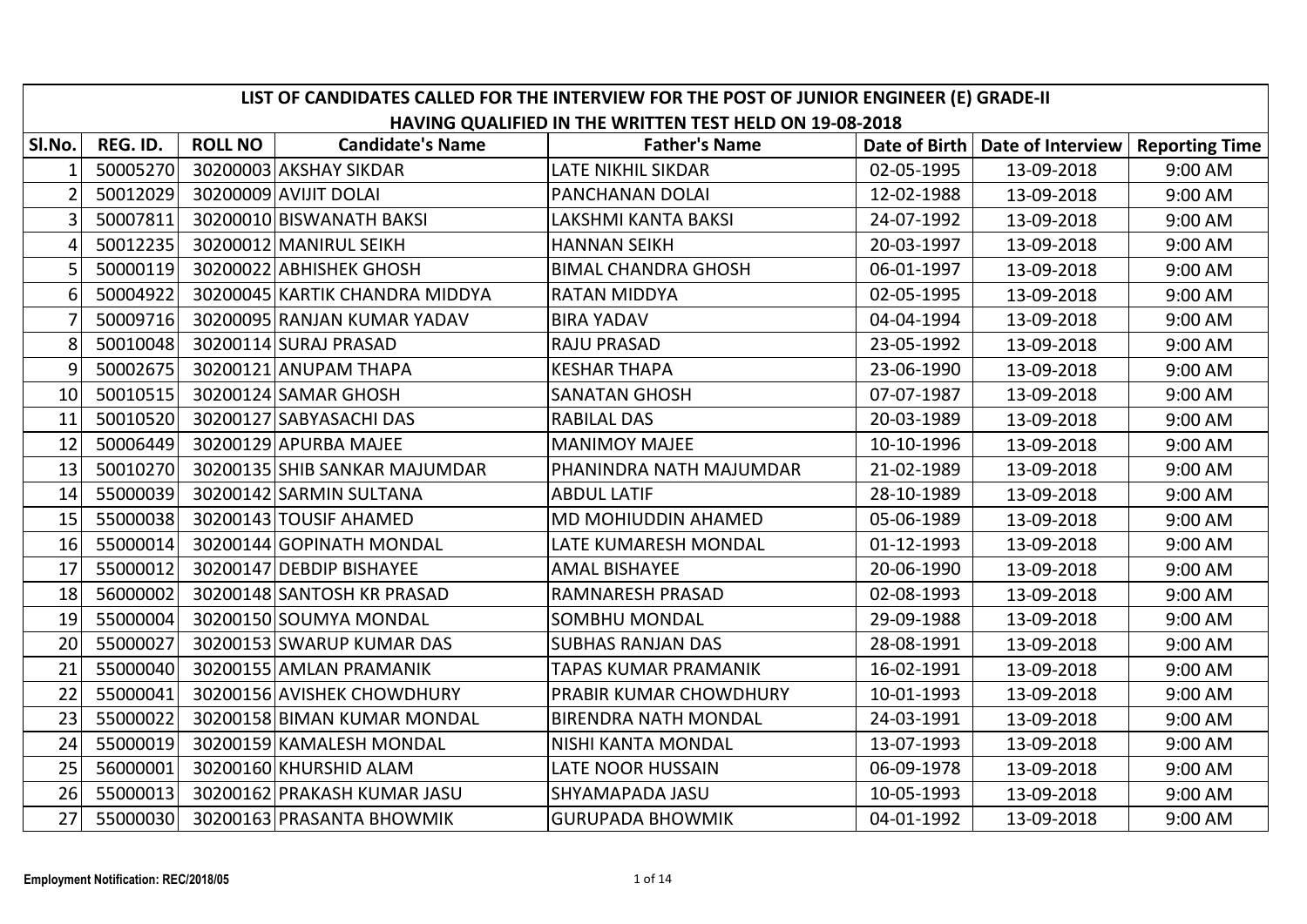|                 | LIST OF CANDIDATES CALLED FOR THE INTERVIEW FOR THE POST OF JUNIOR ENGINEER (E) GRADE-II<br>HAVING QUALIFIED IN THE WRITTEN TEST HELD ON 19-08-2018 |                |                                 |                             |            |                                   |                       |  |  |  |
|-----------------|-----------------------------------------------------------------------------------------------------------------------------------------------------|----------------|---------------------------------|-----------------------------|------------|-----------------------------------|-----------------------|--|--|--|
| SI.No.          | REG. ID.                                                                                                                                            | <b>ROLL NO</b> | <b>Candidate's Name</b>         | <b>Father's Name</b>        |            | Date of Birth   Date of Interview | <b>Reporting Time</b> |  |  |  |
| 28              | 55000003                                                                                                                                            |                | 30200166 SANJAY BERA            | <b>SATYESWAR BERA</b>       | 12-08-1993 | 13-09-2018                        | 9:00 AM               |  |  |  |
| 29              | 55000031                                                                                                                                            |                | 30200168 SATYAJIT PRADHAN       | <b>KANAI LAL PRADHAN</b>    | 10-02-1993 | 13-09-2018                        | 9:00 AM               |  |  |  |
| 30 <sup>1</sup> | 55000026                                                                                                                                            |                | 30200169 SOUMITRA PARUA         | <b>DULAL PARUA</b>          | 21-07-1991 | 13-09-2018                        | 9:00 AM               |  |  |  |
| 31              | 55000029                                                                                                                                            |                | 30200170 SOURAV MAITY           | <b>SHYAMAL MAITY</b>        | 12-01-1994 | 13-09-2018                        | 9:00 AM               |  |  |  |
| 32              | 55000042                                                                                                                                            |                | 30200172 SUBHRA KANTI JANA      | <b>SHYAMAL BARAN JANA</b>   | 22-10-1991 | 13-09-2018                        | 9:00 AM               |  |  |  |
| 33              | 55000016                                                                                                                                            |                | 30200173 SUBRATA SINGHA         | SATYENDRA KUMAR SINGHA      | 28-02-1994 | 13-09-2018                        | 9:00 AM               |  |  |  |
| 34              | 55000025                                                                                                                                            |                | 30200175 SUDIP PRADHAN          | <b>MADAN MOHAN PRADHAN</b>  | 14-03-1992 | 13-09-2018                        | 9:00 AM               |  |  |  |
| 35              | 50009784                                                                                                                                            |                | 30200182 ABDUR RAIHAN           | <b>SAYED SAIKH</b>          | 08-05-1991 | 13-09-2018                        | 9:00 AM               |  |  |  |
| 36              | 50007230                                                                                                                                            |                | 30200198 AKIBUR RAHAMAN KARIKAR | <b>ASHARAFUL KARIKAR</b>    | 13-11-1994 | 13-09-2018                        | 9:00 AM               |  |  |  |
| 37              | 50008092                                                                                                                                            |                | 30200203 AMINUL MONDAL          | <b>ROFIKUL MONDAL</b>       | 12-09-1993 | 13-09-2018                        | 9:00 AM               |  |  |  |
| 38              | 50011248                                                                                                                                            |                | 30200209 AMJAD HOSSAIN          | <b>ALTAF HOSSAIN</b>        | 12-01-1996 | 13-09-2018                        | 9:00 AM               |  |  |  |
| 39              | 50002706                                                                                                                                            |                | 30200212 ANISUR HOSSAIN         | <b>ATER HOSSAIN</b>         | 30-05-1997 | 13-09-2018                        | 9:00 AM               |  |  |  |
| 40              | 50011193                                                                                                                                            |                | 30200213 ANISUR RAHAMAN         | <b>AZIZAR RAHAMAN</b>       | 08-04-1989 | 13-09-2018                        | 9:00 AM               |  |  |  |
| 41              | 50006123                                                                                                                                            |                | 30200218 ARIF MOHAMMAD          | <b>MD SAINUL SK</b>         | 26-01-1996 | 13-09-2018                        | 9:00 AM               |  |  |  |
| 42              | 50008439                                                                                                                                            |                | 30200223 ASAYET WAQUAR HOSSAIN  | MD BADRUDOZZA               | 05-05-1992 | 13-09-2018                        | 9:00 AM               |  |  |  |
| 43              | 50004966                                                                                                                                            |                | 30200234 AZAD KHAN              | <b>ALAUDDIN KHAN</b>        | 05-05-1993 | 13-09-2018                        | 9:00 AM               |  |  |  |
| 44              | 50003749                                                                                                                                            |                | 30200238 BABLU SHEIKH           | <b>ARJULLA SHEIKH</b>       | 22-04-1995 | 13-09-2018                        | 9:00 AM               |  |  |  |
| 45              | 50012392                                                                                                                                            |                | 30200246 CHANDAN MAHAMMAD MIYA  | TAJ MAHAMMAD MIYA           | 06-10-1990 | 13-09-2018                        | 9:00 AM               |  |  |  |
| 46              | 50010484                                                                                                                                            |                | 30200270 GOLAM YEASDANI         | <b>TAJAMUL HOQUE</b>        | 14-05-1994 | 13-09-2018                        | 9:00 AM               |  |  |  |
| 47              | 50008256                                                                                                                                            |                | 30200276 HASIBUL ISLAM          | <b>GOLAM MOSTOFA</b>        | 05-05-1991 | 13-09-2018                        | 9:00 AM               |  |  |  |
| 48              | 50006694                                                                                                                                            |                | 30200281 HIDAY TULLA ANSARY     | <b>MD SAHABUDDIN ANSARY</b> | 25-04-1994 | 13-09-2018                        | 9:00 AM               |  |  |  |
| 49              | 50003853                                                                                                                                            |                | 30200287 IMDADUL RAHMAN         | <b>MOJIBUR RAHMAN</b>       | 24-04-1997 | 13-09-2018                        | 9:00 AM               |  |  |  |
| 50              | 50003999                                                                                                                                            |                | 30200303 JAMIRUDDIN ISLAM       | <b>MANSUR RAHAMAN</b>       | 12-10-1992 | 13-09-2018                        | 9:00 AM               |  |  |  |
| 51              | 50002954                                                                                                                                            |                | 30200305 JARGIS HOSSAIN         | <b>ISMAIL HOSSAIN</b>       | 12-02-1996 | 13-09-2018                        | 9:00 AM               |  |  |  |
| 52              | 50000898                                                                                                                                            |                | 30200309 JISAN ALI MALLICK      | <b>ABBAS ALI MALLICK</b>    | 18-07-1993 | 13-09-2018                        | 9:00 AM               |  |  |  |
| 53              | 50006493                                                                                                                                            |                | 30200314 KAJAL SEKH             | <b>UJAIR SEKH</b>           | 10-09-1994 | 13-09-2018                        | 9:00 AM               |  |  |  |
| 54              | 50001203                                                                                                                                            |                | 30200329 MAHASIN SHA            | <b>ANOWAR SHA</b>           | 09-04-1993 | 13-09-2018                        | 12:00 NOON            |  |  |  |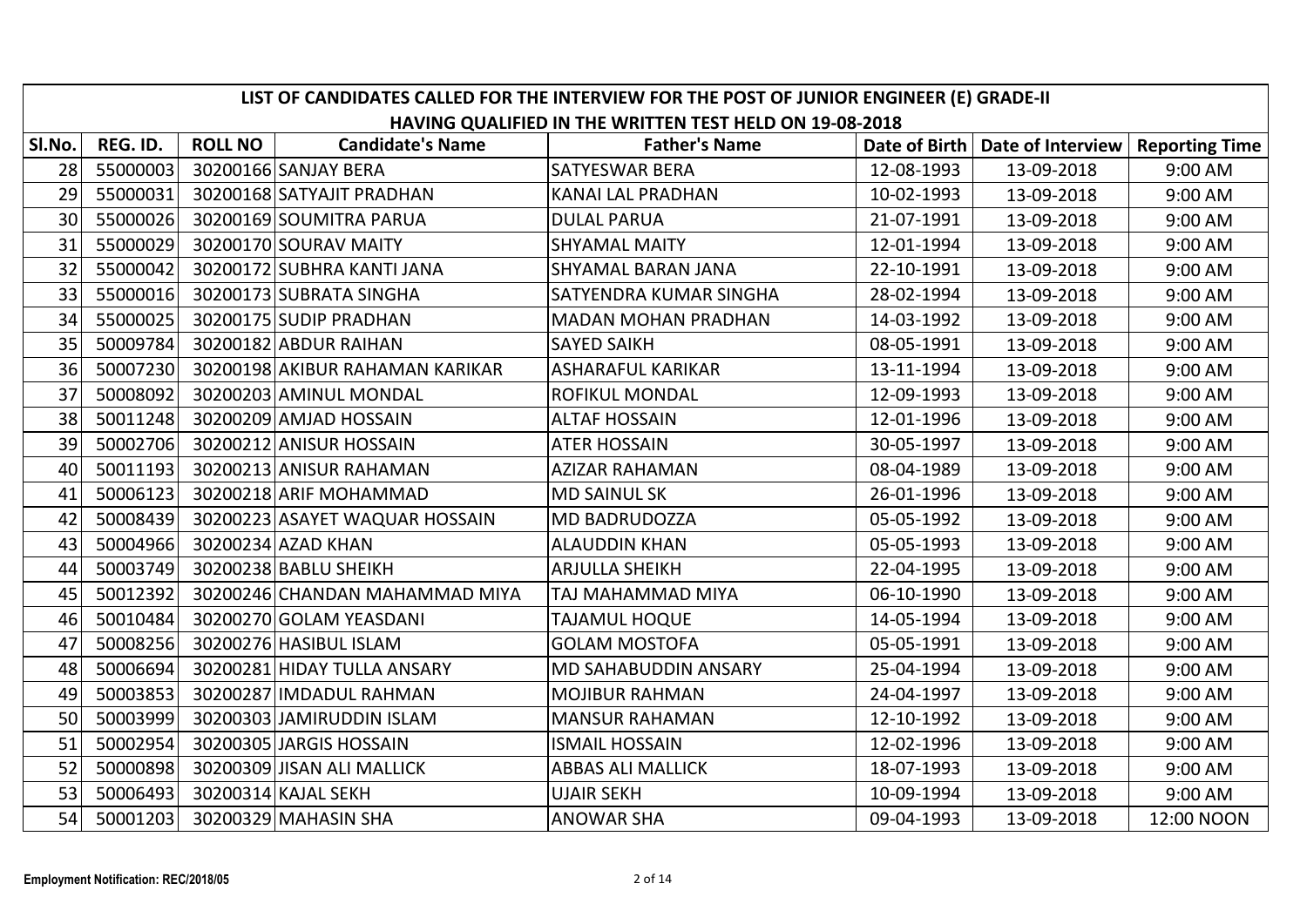|        | LIST OF CANDIDATES CALLED FOR THE INTERVIEW FOR THE POST OF JUNIOR ENGINEER (E) GRADE-II<br>HAVING QUALIFIED IN THE WRITTEN TEST HELD ON 19-08-2018 |                |                                 |                             |            |                                   |                       |  |  |  |  |
|--------|-----------------------------------------------------------------------------------------------------------------------------------------------------|----------------|---------------------------------|-----------------------------|------------|-----------------------------------|-----------------------|--|--|--|--|
| SI.No. | REG. ID.                                                                                                                                            | <b>ROLL NO</b> | <b>Candidate's Name</b>         | <b>Father's Name</b>        |            | Date of Birth   Date of Interview | <b>Reporting Time</b> |  |  |  |  |
| 55     | 50014034                                                                                                                                            |                | 30200333 MANTAJ ANSARY          | <b>MOJAHIR ANSARY</b>       | 15-03-1990 | 13-09-2018                        | 12:00 NOON            |  |  |  |  |
| 56     | 50006191                                                                                                                                            |                | 30200358 MD FIROJ ALI MONDAL    | <b>MD FAJER ALIMONDAL</b>   | 10-10-1992 | 13-09-2018                        | 12:00 NOON            |  |  |  |  |
| 57     | 50003128                                                                                                                                            |                | 30200362 MD IBRAR ALAM          | <b>MD MANZOOR ALAM</b>      | 03-08-1996 | 13-09-2018                        | 12:00 NOON            |  |  |  |  |
| 58     | 50001124                                                                                                                                            |                | 30200367 MD IRFAN ALI           | <b>MD AYOUB ALI</b>         | 21-10-1993 | 13-09-2018                        | 12:00 NOON            |  |  |  |  |
| 59     | 50002522                                                                                                                                            |                | 30200375 MD MAHASIN             | <b>MD YASIN</b>             | 21-11-1996 | 13-09-2018                        | 12:00 NOON            |  |  |  |  |
| 60     | 50006105                                                                                                                                            |                | 30200379 MD MASHIHUR RAHMAN     | MD MOZAMMEL HOQUE           | 15-11-1989 | 13-09-2018                        | 12:00 NOON            |  |  |  |  |
| 61     | 50014023                                                                                                                                            |                | 30200383 MD MINHAJ HASSAN       | <b>SK NAJIRUDDIN</b>        | 09-04-1994 | 13-09-2018                        | 12:00 NOON            |  |  |  |  |
| 62     | 50003223                                                                                                                                            |                | 30200384 MD MIZANOOR MONDAL     | <b>ABDUL ALIM MONDAL</b>    | 18-10-1994 | 13-09-2018                        | 12:00 NOON            |  |  |  |  |
| 63     | 50003652                                                                                                                                            |                | 30200391 MD NURUL HASAN         | <b>MD TAYEB HASAN</b>       | 01-05-1988 | 13-09-2018                        | 12:00 NOON            |  |  |  |  |
| 64     | 50004089                                                                                                                                            |                | 30200392 MD RABIAL MALLIK       | <b>MD ABUL KALAM MALLIK</b> | 14-03-1988 | 13-09-2018                        | 12:00 NOON            |  |  |  |  |
| 65     | 50008258                                                                                                                                            |                | 30200395 MD RAJEK ALI           | MD AZIZUL HAQUE             | 11-04-1992 | 13-09-2018                        | 12:00 NOON            |  |  |  |  |
| 66     | 50007243                                                                                                                                            |                | 30200400 MD SADDAM HUSSAIN      | <b>MD ILYAS</b>             | 10-08-1992 | 13-09-2018                        | 12:00 NOON            |  |  |  |  |
| 67     | 50007669                                                                                                                                            |                | 30200403 MD SELIM HOSSEIN MOLLA | MD ABU HOSSEIN MOLLA        | 15-01-1993 | 13-09-2018                        | 12:00 NOON            |  |  |  |  |
| 68     | 50001929                                                                                                                                            |                | 30200406 MD SHER ALI            | <b>ISLAM MONDAL</b>         | 20-04-1994 | 13-09-2018                        | 12:00 NOON            |  |  |  |  |
| 69     | 50014690                                                                                                                                            |                | 30200407 MD SOHEL               | <b>MD SHAFI</b>             | 25-11-1996 | 13-09-2018                        | 12:00 NOON            |  |  |  |  |
| 70     | 50004799                                                                                                                                            |                | 30200410 MD TAKBIR MONDAL       | MD KAMARUJJAMAN             | 05-07-1990 | 13-09-2018                        | 12:00 NOON            |  |  |  |  |
| 71     | 50010175                                                                                                                                            |                | 30200411 MD TARIF HOSSAIN       | MD SAMSUZZOHA               | 27-06-1994 | 13-09-2018                        | 12:00 NOON            |  |  |  |  |
| 72     | 50010557                                                                                                                                            |                | 30200430 MRITYUNJAY SIL         | <b>BRAJENDRO KUMAR SIL</b>  | 14-05-1989 | 13-09-2018                        | 12:00 NOON            |  |  |  |  |
| 73     | 50004361                                                                                                                                            |                | 30200431 MITHU SK               | <b>MAHIMAR ALI SK</b>       | 01-03-1990 | 13-09-2018                        | 12:00 NOON            |  |  |  |  |
| 74     | 50003024                                                                                                                                            |                | 30200433 MURALI DUTTA           | RADHANATH DUTTA             | 17-11-1992 | 13-09-2018                        | 12:00 NOON            |  |  |  |  |
| 75     | 50003785                                                                                                                                            |                | 30200439 NADIRUL ISLAM          | LATE MESER ALI              | 04-03-1989 | 13-09-2018                        | 12:00 NOON            |  |  |  |  |
| 76     | 50010961                                                                                                                                            |                | 30200443 NAJRUL MONDAL          | <b>SIRAJUL MONDAL</b>       | 20-05-1991 | 13-09-2018                        | 12:00 NOON            |  |  |  |  |
| 77     | 50008096                                                                                                                                            |                | 30200447 NASIR ALI MONDAL       | <b>KASED ALI MONDAL</b>     | 19-04-1993 | 13-09-2018                        | 12:00 NOON            |  |  |  |  |
| 78     | 50005400                                                                                                                                            |                | 30200453 NEWFUL SEKH            | <b>LUTFUL HAQUE</b>         | 12-09-1994 | 13-09-2018                        | 12:00 NOON            |  |  |  |  |
| 79     | 50001412                                                                                                                                            |                | 30200457 OBAIDUR RAHMAN         | <b>MOHAMMAD ALI</b>         | 15-01-1996 | 13-09-2018                        | 12:00 NOON            |  |  |  |  |
| 80     | 50009005                                                                                                                                            |                | 30200469 RAHUL MANDAL           | <b>DAUD NABI MANDAL</b>     | 18-05-1993 | 13-09-2018                        | 12:00 NOON            |  |  |  |  |
| 81     | 50006112                                                                                                                                            |                | 30200472 RAKIB BISWAS           | <b>JAHANGIR BISWAS</b>      | 30-06-1996 | 13-09-2018                        | 12:00 NOON            |  |  |  |  |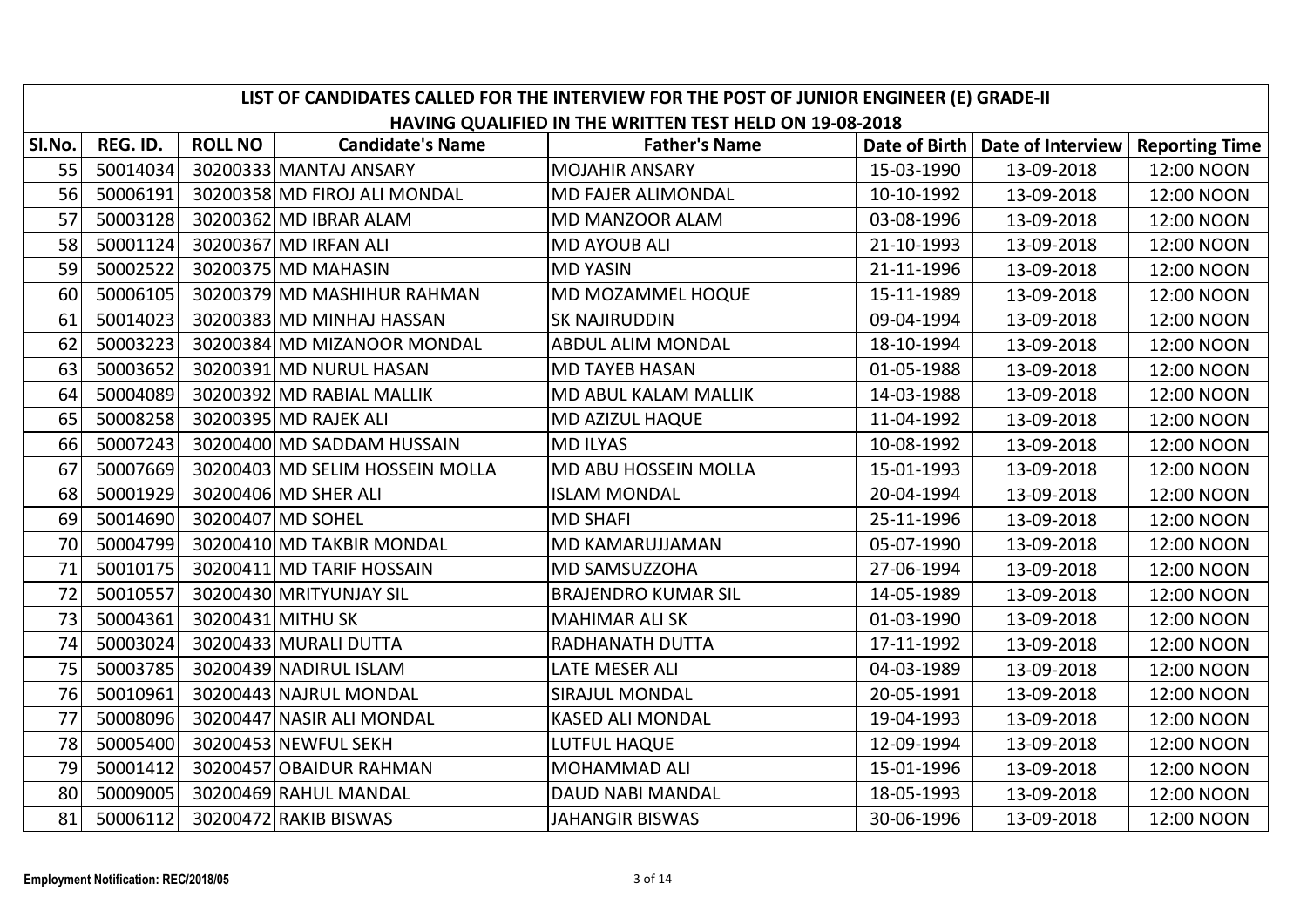|        | LIST OF CANDIDATES CALLED FOR THE INTERVIEW FOR THE POST OF JUNIOR ENGINEER (E) GRADE-II<br>HAVING QUALIFIED IN THE WRITTEN TEST HELD ON 19-08-2018 |                   |                              |                           |            |                                   |                       |  |  |  |  |
|--------|-----------------------------------------------------------------------------------------------------------------------------------------------------|-------------------|------------------------------|---------------------------|------------|-----------------------------------|-----------------------|--|--|--|--|
| SI.No. | REG. ID.                                                                                                                                            | <b>ROLL NO</b>    | <b>Candidate's Name</b>      | <b>Father's Name</b>      |            | Date of Birth   Date of Interview | <b>Reporting Time</b> |  |  |  |  |
| 82     | 50003602                                                                                                                                            |                   | 30200482 REJAUL ISLAM MONDAL | <b>ANSAR ALI MONDAL</b>   | 25-09-1995 | 13-09-2018                        | 12:00 NOON            |  |  |  |  |
| 83     | 50001692                                                                                                                                            |                   | 30200485 RESHMA KHATUN       | LATE SK AMBOR ALI         | 26-06-1996 | 13-09-2018                        | 12:00 NOON            |  |  |  |  |
| 84     | 50009682                                                                                                                                            |                   | 30200487 RESHMA SIDDIQUE     | <b>ABU BAKAR SIDDIQUE</b> | 29-03-1994 | 13-09-2018                        | 12:00 NOON            |  |  |  |  |
| 85     | 50009599                                                                                                                                            |                   | 30200489 RIYAJUL ALI         | <b>AFSAR ALI</b>          | 19-01-1994 | 13-09-2018                        | 12:00 NOON            |  |  |  |  |
| 86     | 50002973                                                                                                                                            |                   | 30200497 SABIR AHMED BISWAS  | <b>SAINUDDIN BISWAS</b>   | 15-03-1993 | 13-09-2018                        | 12:00 NOON            |  |  |  |  |
| 87     | 50009934                                                                                                                                            |                   | 30200512 SAHINA BANU         | <b>MD SARIFUDDIN</b>      | 20-05-1996 | 13-09-2018                        | 12:00 NOON            |  |  |  |  |
| 88     | 50009663                                                                                                                                            |                   | 30200519 SAIN KADIR          | <b>SARJU SK</b>           | 05-11-1992 | 13-09-2018                        | 12:00 NOON            |  |  |  |  |
| 89     | 50012091                                                                                                                                            |                   | 30200531 SANJOY KHAN         | <b>MAHAMMAD ALI KHAN</b>  | 17-04-1989 | 13-09-2018                        | 12:00 NOON            |  |  |  |  |
| 90     | 50001731                                                                                                                                            |                   | 30200534 SARIFUL ISLAM       | <b>IHAN ALI</b>           | 07-01-1992 | 13-09-2018                        | 12:00 NOON            |  |  |  |  |
| 91     | 50007155                                                                                                                                            |                   | 30200537 SARWAR ALAM         | <b>MD ALI</b>             | 05-04-1994 | 13-09-2018                        | 12:00 NOON            |  |  |  |  |
| 92     | 50004020                                                                                                                                            |                   | 30200543 SEKH FARUK HOSSAIN  | <b>SEKH ABUL HOSSAIN</b>  | 22-10-1992 | 13-09-2018                        | 12:00 NOON            |  |  |  |  |
| 93     | 50011364                                                                                                                                            |                   | 30200556 SK AKRAM ALI        | <b>SK AZIZUR RAHMAN</b>   | 15-09-1989 | 13-09-2018                        | 12:00 NOON            |  |  |  |  |
| 94     | 50007571                                                                                                                                            |                   | 30200557 SK ANISUR RAHAMAN   | SK MUJIBUR RAHAMAN        | 22-04-1989 | 13-09-2018                        | 12:00 NOON            |  |  |  |  |
| 95     | 50006283                                                                                                                                            |                   | 30200559 SK ANSARUL ISLAM    | <b>SK ABDULLA</b>         | 16-11-1992 | 13-09-2018                        | 12:00 NOON            |  |  |  |  |
| 96     | 50006395                                                                                                                                            |                   | 30200560 SK ARIFUL ISLAM     | SK. ANOWAR HOSSAIN        | 21-12-1998 | 13-09-2018                        | 12:00 NOON            |  |  |  |  |
| 97     | 50004806                                                                                                                                            |                   | 30200565 SK AZHAR UDDIN      | <b>SK KAMRUDDIN</b>       | 16-02-1996 | 13-09-2018                        | 12:00 NOON            |  |  |  |  |
| 98     | 50007001                                                                                                                                            |                   | 30200566 SK FARIDUL ISLAM    | <b>SK MONUAR HOSSAIN</b>  | 10-09-1989 | 13-09-2018                        | 12:00 NOON            |  |  |  |  |
| 99     | 50014171                                                                                                                                            | 30200568 SK HABIB |                              | <b>SK HANIFA</b>          | 30-12-1995 | 13-09-2018                        | 12:00 NOON            |  |  |  |  |
| 100    | 50008059                                                                                                                                            | 30200571 SK INTAJ |                              | <b>SK KAMRUL JAMAL</b>    | 05-11-1992 | 13-09-2018                        | 12:00 NOON            |  |  |  |  |
| 101    | 50012413                                                                                                                                            |                   | 30200573 SK JAHEDUL ISLAM    | SK ABDUL KARIM            | 28-03-1992 | 13-09-2018                        | 12:00 NOON            |  |  |  |  |
| 102    | 50002574                                                                                                                                            |                   | 30200575 SK LAL MOHAMMAD     | SK ABUL KASEM             | 15-01-1993 | 13-09-2018                        | 12:00 NOON            |  |  |  |  |
| 103    | 50014110                                                                                                                                            |                   | 30200579 SK MD AJIJ          | SK MAHAMMAD ROFIQUE       | 02-06-1989 | 13-09-2018                        | 12:00 NOON            |  |  |  |  |
| 104    | 50001086                                                                                                                                            |                   | 30200588 SK MOGBUL ALI       | SK GOLAM ISA              | 12-01-1995 | 13-09-2018                        | 12:00 NOON            |  |  |  |  |
| 105    | 50002796                                                                                                                                            |                   | 30200591 SK MONJUR ALI       | <b>SK KAJIM ALI</b>       | 21-05-1992 | 13-09-2018                        | 12:00 NOON            |  |  |  |  |
| 106    | 50003469                                                                                                                                            |                   | 30200597 SK NAJIMUL HASAN    | SK ABUBAKKAR SIDDIQUE     | 07-07-1996 | 13-09-2018                        | 12:00 NOON            |  |  |  |  |
| 107    | 50004480                                                                                                                                            |                   | 30200607 SK SADDAM HOSSAIN   | <b>SK FAJLUL RAHAMAN</b>  | 21-10-1990 | 13-09-2018                        | 3:00 PM               |  |  |  |  |
| 108    | 50000004                                                                                                                                            |                   | 30200608 SK SADDAM HOSSEIN   | <b>SK JAHANGIR</b>        | 17-12-1994 | 13-09-2018                        | 3:00 PM               |  |  |  |  |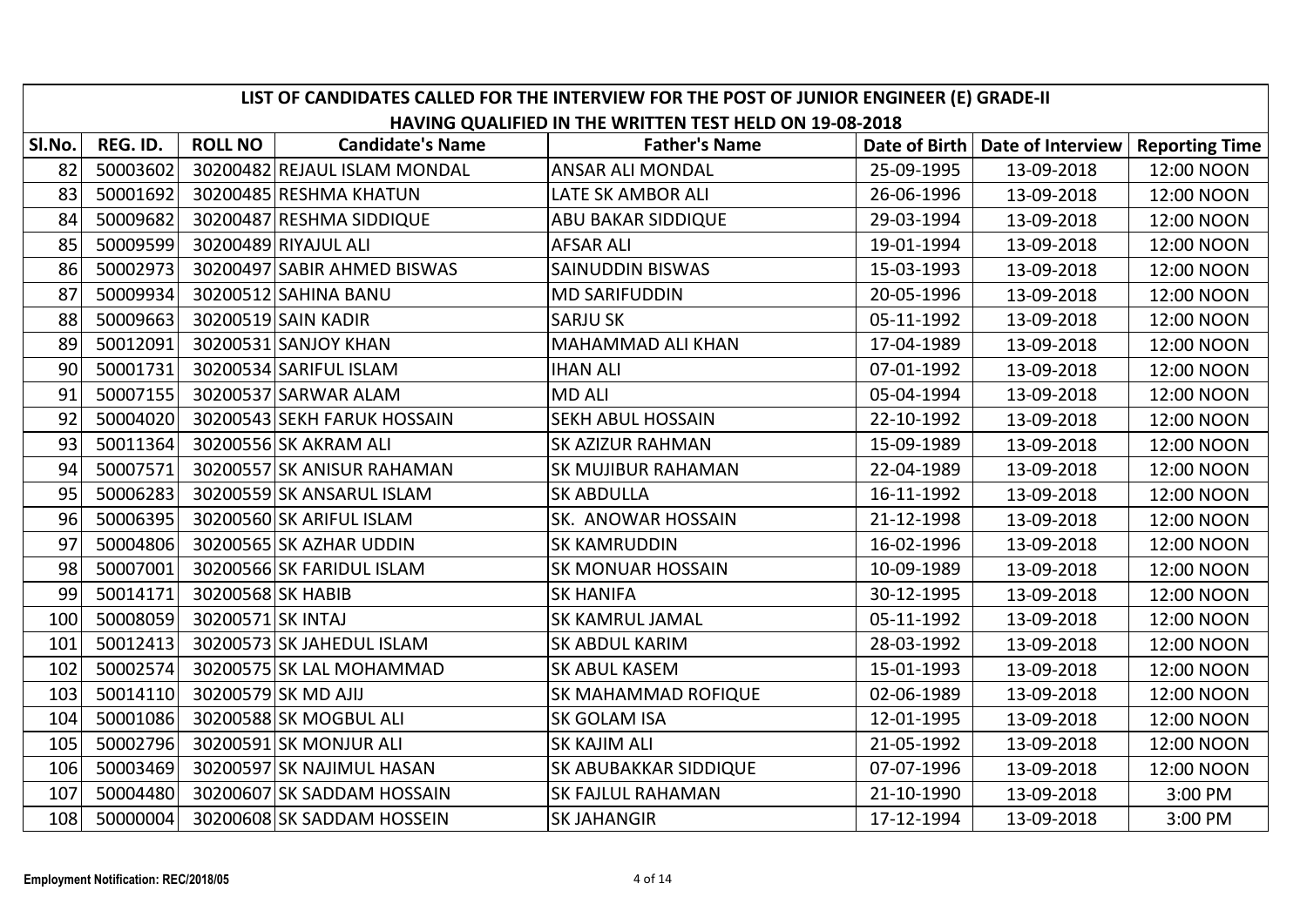|        | LIST OF CANDIDATES CALLED FOR THE INTERVIEW FOR THE POST OF JUNIOR ENGINEER (E) GRADE-II<br>HAVING QUALIFIED IN THE WRITTEN TEST HELD ON 19-08-2018 |                |                              |                              |            |                                   |                       |  |  |  |
|--------|-----------------------------------------------------------------------------------------------------------------------------------------------------|----------------|------------------------------|------------------------------|------------|-----------------------------------|-----------------------|--|--|--|
| SI.No. | REG. ID.                                                                                                                                            | <b>ROLL NO</b> | <b>Candidate's Name</b>      | <b>Father's Name</b>         |            | Date of Birth   Date of Interview | <b>Reporting Time</b> |  |  |  |
| 109    | 50000996                                                                                                                                            |                | 30200609 SK SAHABUDDIN       | <b>SK GIASUDDIN</b>          | 29-04-1988 | 13-09-2018                        | 3:00 PM               |  |  |  |
| 110    | 50004566                                                                                                                                            |                | 30200611 SK SAKIUL HASAN     | <b>JAYNUDDIN SK</b>          | 15-01-1994 | 13-09-2018                        | 3:00 PM               |  |  |  |
| 111    | 50004473                                                                                                                                            |                | 30200614 SK SAMIMUL ISLAM    | <b>SK YOUNUS ALI</b>         | 01-01-2000 | 13-09-2018                        | 3:00 PM               |  |  |  |
| 112    | 50001289                                                                                                                                            |                | 30200619 SK SARFORAZ         | LATE SK MASID RAHAMAN        | 15-11-1990 | 13-09-2018                        | 3:00 PM               |  |  |  |
| 113    | 50003651                                                                                                                                            |                | 30200632 SUBHADEEP RAHMAN    | <b>LUTFAR RAHMAN</b>         | 01-01-1993 | 13-09-2018                        | 3:00 PM               |  |  |  |
| 114    | 50010007                                                                                                                                            |                | 30200633 SUBHAJIT BARIK      | <b>DEBASIS BARIK</b>         | 07-04-1996 | 13-09-2018                        | 3:00 PM               |  |  |  |
| 115    | 50002287                                                                                                                                            |                | 30200639 SWARUP SARDAR       | <b>SAIYED SARDAR</b>         | 03-05-1994 | 13-09-2018                        | 3:00 PM               |  |  |  |
| 116    | 50003463                                                                                                                                            |                | 30200643 TARGET PURAN PANDIT | <b>KHAGENDRA NATH PANDIT</b> | 19-05-1992 | 13-09-2018                        | 3:00 PM               |  |  |  |
| 117    | 50005889                                                                                                                                            |                | 30200658 TUTU MONDAL         | <b>ALAM MONDAL</b>           | 30-06-1989 | 13-09-2018                        | 3:00 PM               |  |  |  |
| 118    | 50001906                                                                                                                                            |                | 30200659 TUTUN MONDAL        | <b>JAMAL MONDAL</b>          | 18-01-1988 | 13-09-2018                        | 3:00 PM               |  |  |  |
| 119    | 50007031                                                                                                                                            |                | 30200684 ABHISHEK PAUL       | <b>RABINDRA NATH PAUL</b>    | 16-09-1991 | 13-09-2018                        | 3:00 PM               |  |  |  |
| 120    | 50015349                                                                                                                                            |                | 30200687 ACHINTA BASAK       | <b>DIPNATH BASAK</b>         | 24-02-1995 | 13-09-2018                        | 3:00 PM               |  |  |  |
| 121    | 50003406                                                                                                                                            |                | 30200693 AJOY GARAI          | <b>TAPAS CHANDRA GARAI</b>   | 14-12-1992 | 13-09-2018                        | 3:00 PM               |  |  |  |
| 122    | 50007764                                                                                                                                            |                | 30200706 AMAR RANA           | <b>TAPAN RANA</b>            | 05-10-1993 | 13-09-2018                        | 3:00 PM               |  |  |  |
| 123    | 50009035                                                                                                                                            |                | 30200714 AMIT GHOSH          | <b>UJJAL GHOSH</b>           | 05-02-1993 | 13-09-2018                        | 3:00 PM               |  |  |  |
| 124    | 50010597                                                                                                                                            |                | 30200725 ANANDA GHOSH        | <b>RABINDRA NATH GHOSH</b>   | 29-01-1994 | 13-09-2018                        | 3:00 PM               |  |  |  |
| 125    | 50015503                                                                                                                                            |                | 30200754 ANKAN DAS           | LATE PANKAJ KUMAR DAS        | 22-09-1994 | 13-09-2018                        | 3:00 PM               |  |  |  |
| 126    | 50008856                                                                                                                                            |                | 30200802 ARNAB MALLICK       | <b>TAPAS MALLICK</b>         | 28-04-1993 | 13-09-2018                        | 3:00 PM               |  |  |  |
| 127    | 50000643                                                                                                                                            |                | 30200803 ARNAB PAUL          | <b>MANORANJAN PAUL</b>       | 12-01-1996 | 13-09-2018                        | 3:00 PM               |  |  |  |
| 128    | 50013983                                                                                                                                            |                | 30200804 ARNAB SAMADDAR      | <b>ANITYA SAMADDAR</b>       | 29-07-1997 | 13-09-2018                        | 3:00 PM               |  |  |  |
| 129    | 50005908                                                                                                                                            |                | 30200807 ARPITA PAUL         | <b>RANJIT KUMAR PAUL</b>     | 30-01-1993 | 13-09-2018                        | 3:00 PM               |  |  |  |
| 130    | 50004983                                                                                                                                            |                | 30200825 ASIM PRADHAN        | HIMANGSHU PRADHAN            | 27-04-1995 | 13-09-2018                        | 3:00 PM               |  |  |  |
| 131    | 50004334                                                                                                                                            |                | 30200828 ATANU DEY           | <b>ALAK KUMAR DEY</b>        | 17-06-1992 | 13-09-2018                        | 3:00 PM               |  |  |  |
| 132    | 50012931                                                                                                                                            |                | 30200852 AYAN KUNDU          | <b>ALAK KUMAR KUNDU</b>      | 01-05-1990 | 13-09-2018                        | 3:00 PM               |  |  |  |
| 133    | 50009323                                                                                                                                            |                | 30200862 BAPAN PAL           | <b>CHANDRA KANTA PAL</b>     | 14-06-1995 | 13-09-2018                        | 3:00 PM               |  |  |  |
| 134    | 50003859                                                                                                                                            |                | 30200932 CHANDAN MONDAL      | <b>CHITTARANJAN MONDAL</b>   | 15-01-1992 | 13-09-2018                        | 3:00 PM               |  |  |  |
| 135    | 50001319                                                                                                                                            |                | 30200956 DEBASISH DAS        | <b>ATMARAM DAS</b>           | 11-10-1995 | 13-09-2018                        | 3:00 PM               |  |  |  |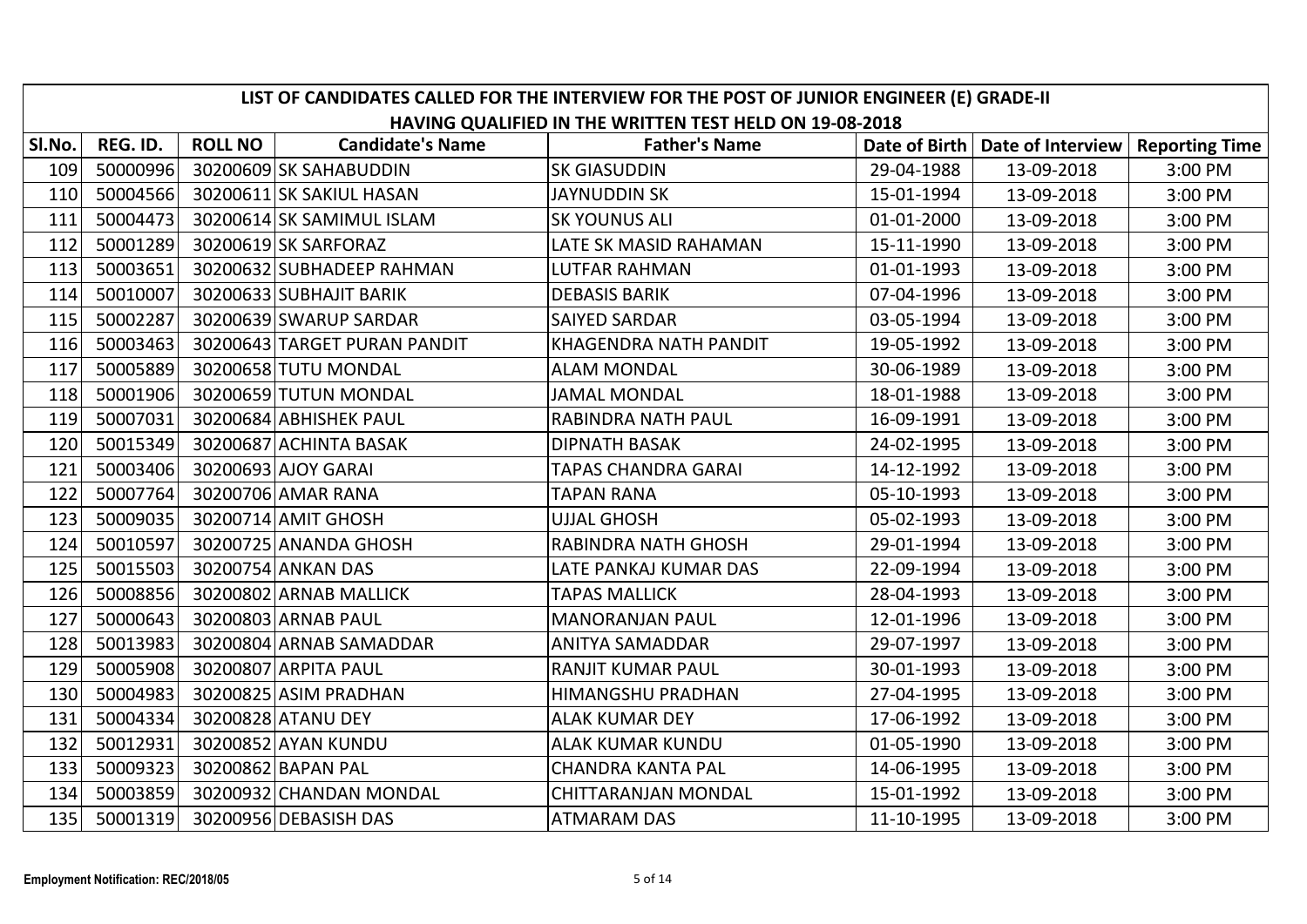|            | LIST OF CANDIDATES CALLED FOR THE INTERVIEW FOR THE POST OF JUNIOR ENGINEER (E) GRADE-II<br>HAVING QUALIFIED IN THE WRITTEN TEST HELD ON 19-08-2018 |                |                             |                           |            |                                   |                       |  |  |  |  |
|------------|-----------------------------------------------------------------------------------------------------------------------------------------------------|----------------|-----------------------------|---------------------------|------------|-----------------------------------|-----------------------|--|--|--|--|
| SI.No.     | REG. ID.                                                                                                                                            | <b>ROLL NO</b> | <b>Candidate's Name</b>     | <b>Father's Name</b>      |            | Date of Birth   Date of Interview | <b>Reporting Time</b> |  |  |  |  |
| 136        | 50006585                                                                                                                                            |                | 30200957 DEBASISH GHOSH     | <b>PANKAJ GHOSH</b>       | 26-01-1997 | 13-09-2018                        | 3:00 PM               |  |  |  |  |
| 137        | 50005757                                                                                                                                            |                | 30200986 DIBAKAR MONDAL     | <b>BHABASINDHU MONDAL</b> | 15-02-1993 | 13-09-2018                        | 3:00 PM               |  |  |  |  |
| 138        | 50001334                                                                                                                                            |                | 30201023 GOPAL SHIL         | <b>ANANDA LAL SHIL</b>    | 06-05-1991 | 13-09-2018                        | 3:00 PM               |  |  |  |  |
| 139        | 50003077                                                                                                                                            |                | 30201028 GOURAB DEBNATH     | <b>GOUTAM DEBNATH</b>     | 23-10-1994 | 13-09-2018                        | 3:00 PM               |  |  |  |  |
| 140        | 50004835                                                                                                                                            |                | 30201029 GOURAB GHOSH       | <b>GANAPATI GHOSH</b>     | 13-10-1995 | 13-09-2018                        | 3:00 PM               |  |  |  |  |
| 141        | 50006997                                                                                                                                            |                | 30201038 GOUTAM SHAW        | <b>UMESH SHAW</b>         | 05-09-1994 | 13-09-2018                        | 3:00 PM               |  |  |  |  |
| 142        | 50013875                                                                                                                                            |                | 30201114 KHOKAN DAS         | <b>RATAN KUMAR DAS</b>    | 03-02-1991 | 13-09-2018                        | 3:00 PM               |  |  |  |  |
| 143        | 50005732                                                                                                                                            |                | 30201128 KOUSIK MONDAL      | <b>NILKAMAL MONDAL</b>    | 15-02-1993 | 13-09-2018                        | 3:00 PM               |  |  |  |  |
| 144        | 50007105                                                                                                                                            |                | 30201162 MALAY DAS          | <b>SAMBHUNATH DAS</b>     | 21-12-1995 | 13-09-2018                        | 3:00 PM               |  |  |  |  |
| 145        | 50008387                                                                                                                                            |                | 30201282 PANKAJ KUMAR YADAV | <b>JIYA LAL YADAV</b>     | 20-11-1991 | 13-09-2018                        | 3:00 PM               |  |  |  |  |
| <b>146</b> | 50002947                                                                                                                                            |                | 30201288 PARAMESWAR MAJEE   | SHIBANANDA MAJEE          | 10-10-1995 | 13-09-2018                        | 3:00 PM               |  |  |  |  |
| 147        | 50002299                                                                                                                                            |                | 30201292 PARTHA CHANDRA     | <b>SWAPAN CHANDRA</b>     | 07-02-1993 | 13-09-2018                        | 3:00 PM               |  |  |  |  |
| 148        | 50006274                                                                                                                                            |                | 30201296 PARTHA SARATHI SAR | <b>RAMKRISHNA SAR</b>     | 20-08-1996 | 13-09-2018                        | 3:00 PM               |  |  |  |  |
| 149        | 50010353                                                                                                                                            |                | 30201324 PRADIP SAU         | <b>SANKAR SAU</b>         | 02-12-1995 | 13-09-2018                        | 3:00 PM               |  |  |  |  |
| 150        | 50006712                                                                                                                                            |                | 30201350 PRASENJIT MAHATO   | <b>LAKSHMAN MAHATO</b>    | 05-03-1994 | 13-09-2018                        | 3:00 PM               |  |  |  |  |
| 151        | 50001725                                                                                                                                            |                | 30201360 PRITAM BISWAS      | <b>KALIPADA BISWAS</b>    | 17-01-1996 | 13-09-2018                        | 3:00 PM               |  |  |  |  |
| 152        | 50004395                                                                                                                                            |                | 30201369 PRIYA GUPTA        | <b>SANJAY GUPTA</b>       | 09-07-1995 | 13-09-2018                        | 3:00 PM               |  |  |  |  |
| 153        | 50007244                                                                                                                                            |                | 30201420 RAJAT DEY          | <b>ANUP DEY</b>           | 01-12-1994 | 13-09-2018                        | 3:00 PM               |  |  |  |  |
| 154        | 50006118                                                                                                                                            |                | 30201423 RAJDEEP GHOSH      | <b>TAPAN GHOSH</b>        | 21-12-1996 | 13-09-2018                        | 3:00 PM               |  |  |  |  |
| 155        | 50006645                                                                                                                                            |                | 30201439 RAJU SHARMA        | <b>RATAN SHARMA</b>       | 05-05-1993 | 13-09-2018                        | 3:00 PM               |  |  |  |  |
| 156        | 50003108                                                                                                                                            |                | 30201536 SANGIT TANTUBAY    | <b>BHOLANATH TANTUBAY</b> | 05-01-1995 | 13-09-2018                        | 3:00 PM               |  |  |  |  |
| 157        | 50006643                                                                                                                                            |                | 30201571 SANTOSH SADHUKHAN  | <b>RATAN SADHUKHAN</b>    | 13-06-1994 | 13-09-2018                        | 3:00 PM               |  |  |  |  |
| 158        | 50004863                                                                                                                                            |                | 30201575 SANTU SUTRADHAR    | LAKHINARAYAN SUTRADHAR    | 22-04-1995 | 13-09-2018                        | 3:00 PM               |  |  |  |  |
| 159        | 50007589                                                                                                                                            |                | 30201586 SATYAJIT RANA      | <b>SHAKTIPADA RANA</b>    | 10-05-1995 | 13-09-2018                        | 3:00 PM               |  |  |  |  |
| 160        | 50003973                                                                                                                                            |                | 30201608 SHIRSHENDU BISWAS  | <b>BIMALENDU BISWAS</b>   | 20-09-1992 | 14-09-2018                        | 9:00 AM               |  |  |  |  |
| 161        | 50001680                                                                                                                                            |                | 30201647 SOMNATH DAS        | <b>ASIT DAS</b>           | 22-04-1991 | 14-09-2018                        | 9:00 AM               |  |  |  |  |
| 162        | 50003519                                                                                                                                            |                | 30201653 SOMNATH SENAPATI   | PARITOSH SENAPATI         | 17-02-1992 | 14-09-2018                        | 9:00 AM               |  |  |  |  |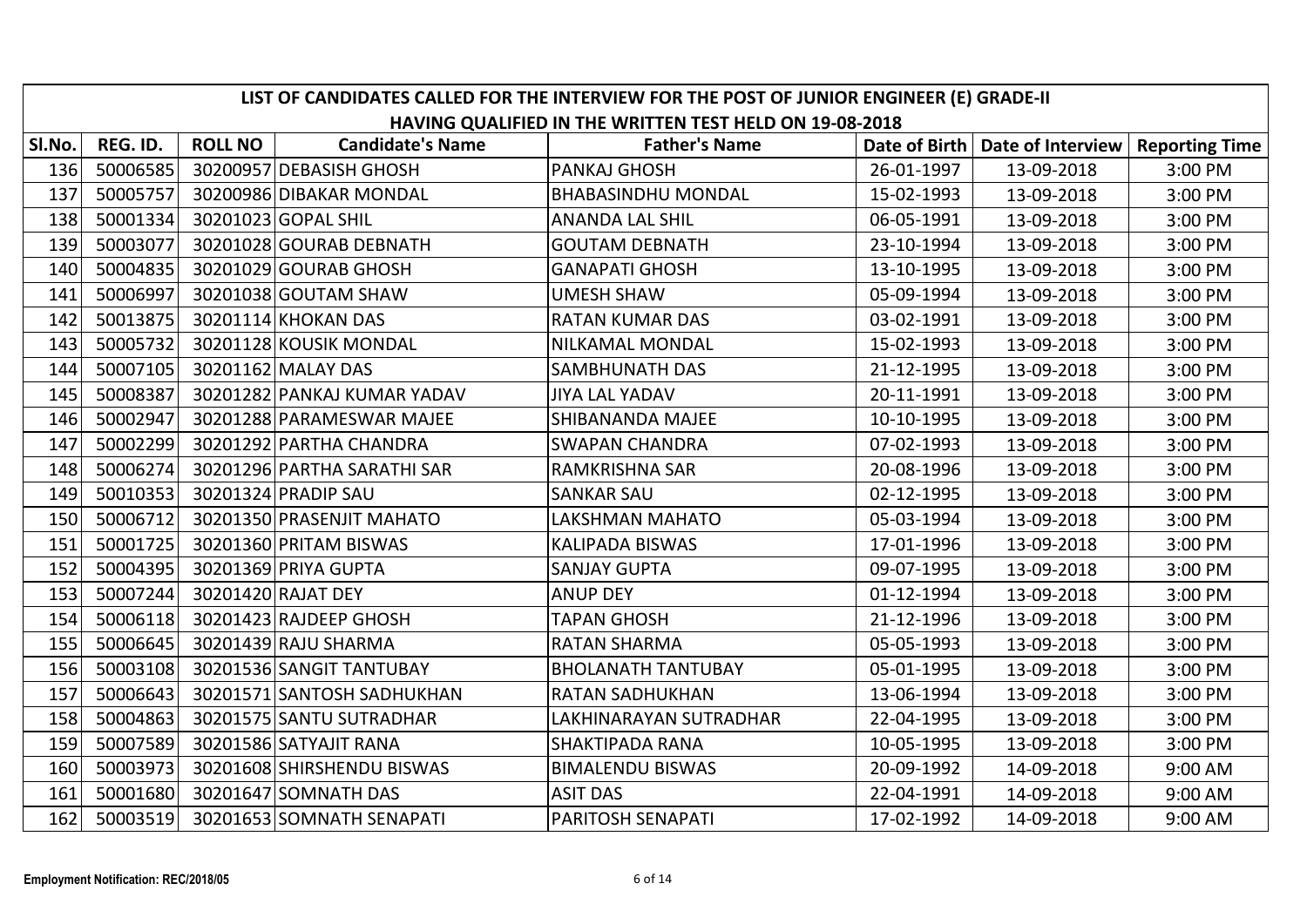|        | LIST OF CANDIDATES CALLED FOR THE INTERVIEW FOR THE POST OF JUNIOR ENGINEER (E) GRADE-II<br>HAVING QUALIFIED IN THE WRITTEN TEST HELD ON 19-08-2018 |                |                              |                            |            |                                   |                       |  |  |  |
|--------|-----------------------------------------------------------------------------------------------------------------------------------------------------|----------------|------------------------------|----------------------------|------------|-----------------------------------|-----------------------|--|--|--|
| SI.No. | REG. ID.                                                                                                                                            | <b>ROLL NO</b> | <b>Candidate's Name</b>      | <b>Father's Name</b>       |            | Date of Birth   Date of Interview | <b>Reporting Time</b> |  |  |  |
| 163    | 50006541                                                                                                                                            |                | 30201670 SOUMIK BISWAS       | <b>SHYAMAL BISWAS</b>      | 14-04-1997 | 14-09-2018                        | 9:00 AM               |  |  |  |
| 164    | 50010371                                                                                                                                            |                | 30201693 SOURAV DUTTA        | <b>SAJAL DUTTA</b>         | 21-08-1995 | 14-09-2018                        | 9:00 AM               |  |  |  |
| 165    | 50001162                                                                                                                                            |                | 30201762 SUBHANKAR DEBNATH   | <b>GANESH DEBNATH</b>      | 02-05-1995 | 14-09-2018                        | 9:00 AM               |  |  |  |
| 166    | 50004182                                                                                                                                            |                | 30201764 SUBHANKAR DEBNATH   | <b>DULAL DEBNATH</b>       | 18-04-1995 | 14-09-2018                        | 9:00 AM               |  |  |  |
| 167    | 50011242                                                                                                                                            |                | 30201791 SUBRA PRAKASH MITRA | <b>JYOTI PRAKASH MITRA</b> | 12-08-1991 | 14-09-2018                        | 9:00 AM               |  |  |  |
| 168    | 50005468                                                                                                                                            |                | 30201803 SUDIP GHOSH         | <b>TAPAN KUMAR GHOSH</b>   | 18-02-1995 | 14-09-2018                        | 9:00 AM               |  |  |  |
| 169    | 50000785                                                                                                                                            |                | 30201805 SUDIP MISTRY        | <b>NETAI CHAND MISTRY</b>  | 11-05-1994 | 14-09-2018                        | 9:00 AM               |  |  |  |
| 170    | 50003069                                                                                                                                            |                | 30201810 SUDIPTA PAUL        | <b>NIRANJAN PAUL</b>       | 21-10-1991 | 14-09-2018                        | 9:00 AM               |  |  |  |
| 171    | 50014022                                                                                                                                            |                | 30201813 SUGAM RAI           | <b>KARNA BAHADUR RAI</b>   | 10-10-1990 | 14-09-2018                        | 9:00 AM               |  |  |  |
| 172    | 50007836                                                                                                                                            |                | 30201847 SUMAN MAKUR         | <b>DHIRENDRANATH MAKUR</b> | 11-08-1996 | 14-09-2018                        | 9:00 AM               |  |  |  |
| 173    | 50002636                                                                                                                                            |                | 30201853 SUMAN SARKAR        | <b>PRADIP SARKAR</b>       | 08-04-1993 | 14-09-2018                        | 9:00 AM               |  |  |  |
| 174    | 50013367                                                                                                                                            |                | 30201883 SURAJIT GORAI       | <b>BADAN CH GORAI</b>      | 10-07-1993 | 14-09-2018                        | 9:00 AM               |  |  |  |
| 175    | 50003642                                                                                                                                            |                | 30201887 SURAJIT PAUL        | <b>GOBINDA PAUL</b>        | 11-11-1995 | 14-09-2018                        | 9:00 AM               |  |  |  |
| 176    | 50013376                                                                                                                                            |                | 30201890 SURESH KAR          | <b>KANAI LAL KAR</b>       | 09-08-1992 | 14-09-2018                        | 9:00 AM               |  |  |  |
| 177    | 50002195                                                                                                                                            |                | 30201891 SUROJIT PAL         | <b>SUNIL PAL</b>           | 09-09-1995 | 14-09-2018                        | 9:00 AM               |  |  |  |
| 178    | 50008159                                                                                                                                            |                | 30201945 TAPAS RANA          | <b>LATE GOURHARI RANA</b>  | 16-06-1992 | 14-09-2018                        | 9:00 AM               |  |  |  |
| 179    | 50002009                                                                                                                                            |                | 30201966 UTTAM GHOSH         | LATE RADHIKA PRASAD GHOSH  | 29-11-1993 | 14-09-2018                        | 9:00 AM               |  |  |  |
| 180    | 50007474                                                                                                                                            |                | 30201989 ABHIJIT MONDAL      | <b>TAPAS MONDAL</b>        | 16-05-1994 | 14-09-2018                        | 9:00 AM               |  |  |  |
| 181    | 50000399                                                                                                                                            |                | 30201992 ABHIJIT RAJAK       | <b>AMARNATH RAJAK</b>      | 28-04-1997 | 14-09-2018                        | 9:00 AM               |  |  |  |
| 182    | 50002721                                                                                                                                            |                | 30201998 ABHILAS BISWAS      | <b>AMARESH BISWAS</b>      | 11-07-1996 | 14-09-2018                        | 9:00 AM               |  |  |  |
| 183    | 50005402                                                                                                                                            |                | 30202106 ANANTA MONDAL       | PROBHAT KUMAR MONDAL       | 04-11-1994 | 14-09-2018                        | 9:00 AM               |  |  |  |
| 184    | 50008073                                                                                                                                            |                | 30202121 ANIMESH MONDAL      | PROBIR MONDAL              | 10-03-1995 | 14-09-2018                        | 9:00 AM               |  |  |  |
| 185    | 50002618                                                                                                                                            |                | 30202146 ANJU HALDER         | <b>SUKHEN HALDER</b>       | 03-03-1996 | 14-09-2018                        | 9:00 AM               |  |  |  |
| 186    | 50004277                                                                                                                                            |                | 30202151 ANKUR BISWAS        | <b>MANIK BISWAS</b>        | 30-01-1995 | 14-09-2018                        | 9:00 AM               |  |  |  |
| 187    | 50009746                                                                                                                                            |                | 30202190 ARIJIT CHEL         | <b>BAURIDAS CHEL</b>       | 10-02-1993 | 14-09-2018                        | 9:00 AM               |  |  |  |
| 188    | 50002040                                                                                                                                            |                | 30202204 ARINDAM HALDAR      | LATE ANUP KUMAR HALDAR     | 04-10-1994 | 14-09-2018                        | 9:00 AM               |  |  |  |
| 189    | 50005219                                                                                                                                            |                | 30202205 ARINDAM MANI        | <b>APURBA MANI</b>         | 21-12-1994 | 14-09-2018                        | 9:00 AM               |  |  |  |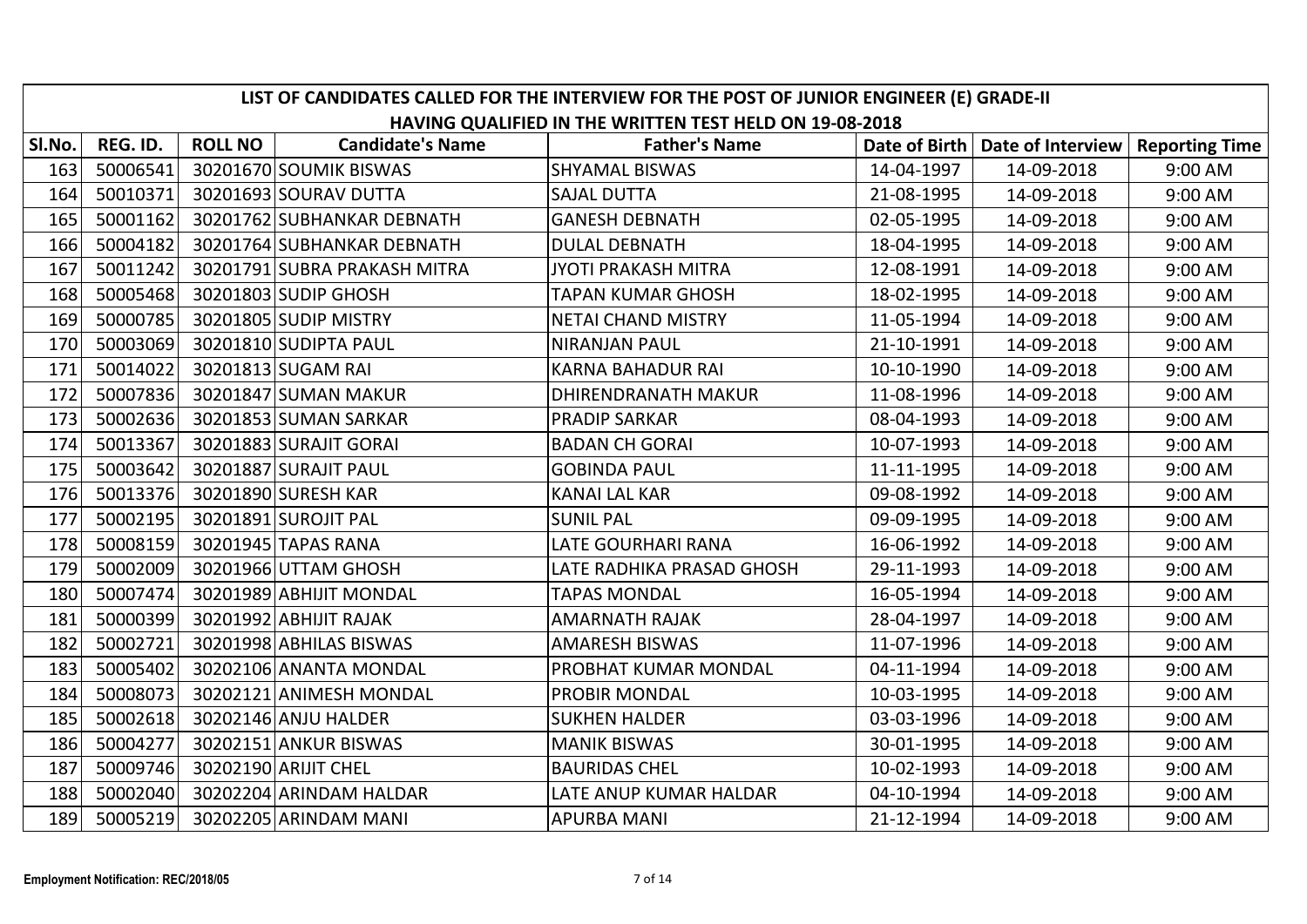|        | LIST OF CANDIDATES CALLED FOR THE INTERVIEW FOR THE POST OF JUNIOR ENGINEER (E) GRADE-II<br>HAVING QUALIFIED IN THE WRITTEN TEST HELD ON 19-08-2018 |                |                              |                              |            |                                   |                       |  |  |  |
|--------|-----------------------------------------------------------------------------------------------------------------------------------------------------|----------------|------------------------------|------------------------------|------------|-----------------------------------|-----------------------|--|--|--|
| SI.No. | REG. ID.                                                                                                                                            | <b>ROLL NO</b> | <b>Candidate's Name</b>      | <b>Father's Name</b>         |            | Date of Birth   Date of Interview | <b>Reporting Time</b> |  |  |  |
| 190    | 50014207                                                                                                                                            |                | 30202262 ASIM KUMAR DAS      | <b>SHYAMAL KUMAR DAS</b>     | 11-03-1989 | 14-09-2018                        | 9:00 AM               |  |  |  |
| 191    | 50009039                                                                                                                                            |                | 30202338 BAPPA NASKAR        | <b>LAKSHMAN NASKAR</b>       | 15-12-1993 | 14-09-2018                        | 9:00 AM               |  |  |  |
| 192    | 50000630                                                                                                                                            |                | 30202389 BIKASH JOYDHAR      | PRIYALAL JOYDHAR             | 29-04-1992 | 14-09-2018                        | 9:00 AM               |  |  |  |
| 193    | 50006951                                                                                                                                            |                | 30202405 BIMAN BISWAS        | <b>DHARANI BISWAS</b>        | 04-04-1996 | 14-09-2018                        | 9:00 AM               |  |  |  |
| 194    | 50008620                                                                                                                                            |                | 30202469 BISWAJIT ROY PODDAR | <b>JANARDAN ROY PODDAR</b>   | 09-07-1991 | 14-09-2018                        | 9:00 AM               |  |  |  |
| 195    | 50000091                                                                                                                                            |                | 30202478 BIVAS BAIDYA        | <b>BISHWANATH BAIDYA</b>     | 17-02-1994 | 14-09-2018                        | 9:00 AM               |  |  |  |
| 196    | 50007886                                                                                                                                            |                | 30202486 BUDDHADEV MONDAL    | <b>JAGANNATH MONDAL;</b>     | 09-03-1989 | 14-09-2018                        | 12:00 NOON            |  |  |  |
| 197    | 50001815                                                                                                                                            |                | 30202584 DHRUBAJYOTI HALDER  | <b>GURUPADA HALDER</b>       | 17-10-1988 | 14-09-2018                        | 12:00 NOON            |  |  |  |
| 198    | 50010561                                                                                                                                            |                | 30202594 DIBYENDU SARKAR     | <b>MAHADEB SARKAR</b>        | 18-02-1992 | 14-09-2018                        | 12:00 NOON            |  |  |  |
| 199    | 50008764                                                                                                                                            |                | 30202649 GOBINDA MONDAL      | <b>UTTAM MONDAL</b>          | 16-12-1994 | 14-09-2018                        | 12:00 NOON            |  |  |  |
| 200    | 50003262                                                                                                                                            |                | 30202661 GOURGOPAL MONDAL    | <b>BHOLANATH MONDAL</b>      | 23-03-1991 | 14-09-2018                        | 12:00 NOON            |  |  |  |
| 201    | 50004352                                                                                                                                            |                | 30202678 HARIDAS DAS         | <b>NANIGOPAL DAS</b>         | 20-12-1995 | 14-09-2018                        | 12:00 NOON            |  |  |  |
| 202    | 50009668                                                                                                                                            |                | 30202706 ISHITA MONDAL       | <b>AMARENDRA NATH MONDAL</b> | 28-07-1992 | 14-09-2018                        | 12:00 NOON            |  |  |  |
| 203    | 50008765                                                                                                                                            |                | 30202731 JHANTU DAS          | <b>MRIDUL DAS</b>            | 28-07-1991 | 14-09-2018                        | 12:00 NOON            |  |  |  |
| 204    | 50007926                                                                                                                                            |                | 30202781 KANAJ BISWAS        | <b>JOGENDRA BISWAS</b>       | 28-01-1990 | 14-09-2018                        | 12:00 NOON            |  |  |  |
| 205    | 50005114                                                                                                                                            |                | 30202798 KARTICK MONDAL      | <b>BALAI MONDAL</b>          | 26-07-1995 | 14-09-2018                        | 12:00 NOON            |  |  |  |
| 206    | 50000080                                                                                                                                            |                | 30202823 KISHAN SHAW         | <b>LATE DURGA SHAW</b>       | 20-08-1994 | 14-09-2018                        | 12:00 NOON            |  |  |  |
| 207    | 50016399                                                                                                                                            |                | 30202851 KRISHNA PAUL        | <b>ARJUN PAUL</b>            | 29-08-1996 | 14-09-2018                        | 12:00 NOON            |  |  |  |
| 208    | 50005659                                                                                                                                            |                | 30202889 MALAY DHIBAR        | <b>ARUN DHIBAR</b>           | 26-09-1992 | 14-09-2018                        | 12:00 NOON            |  |  |  |
| 209    | 50005593                                                                                                                                            |                | 30202919 MANOJ BISWAS        | ANUKUL CHANDRA BISWAS        | 13-07-1989 | 14-09-2018                        | 12:00 NOON            |  |  |  |
| 210    | 50000564                                                                                                                                            |                | 30202983 MRIGANKA MANDAL     | PHATIK CHANDRA MANDAL        | 08-05-1994 | 14-09-2018                        | 12:00 NOON            |  |  |  |
| 211    | 50002403                                                                                                                                            |                | 30203003 NABYENDU ROY        | <b>ASHOKE ROY</b>            | 28-07-1992 | 14-09-2018                        | 12:00 NOON            |  |  |  |
| 212    | 50007400                                                                                                                                            |                | 30203011 NANDITA SARKAR      | <b>NIRMAL KR SARKAR</b>      | 10-03-1994 | 14-09-2018                        | 12:00 NOON            |  |  |  |
| 213    | 50006220                                                                                                                                            |                | 30203016 NARAYAN DAS         | <b>TAPAN DAS</b>             | 29-07-1993 | 14-09-2018                        | 12:00 NOON            |  |  |  |
| 214    | 50010620                                                                                                                                            |                | 30203049 NIRUPAM BISWAS      | <b>NIKHIL RANJAN BISWAS</b>  | 01-03-1989 | 14-09-2018                        | 12:00 NOON            |  |  |  |
| 215    | 50011254                                                                                                                                            |                | 30203053 NITAI PRADHAN       | NIRMAL KUMAR PRADHAN         | 01-12-1990 | 14-09-2018                        | 12:00 NOON            |  |  |  |
| 216    | 50004501                                                                                                                                            |                | 30203057 NITU PRASAD NONIA   | <b>GANESH PRASAD NONIA</b>   | 14-05-1995 | 14-09-2018                        | 12:00 NOON            |  |  |  |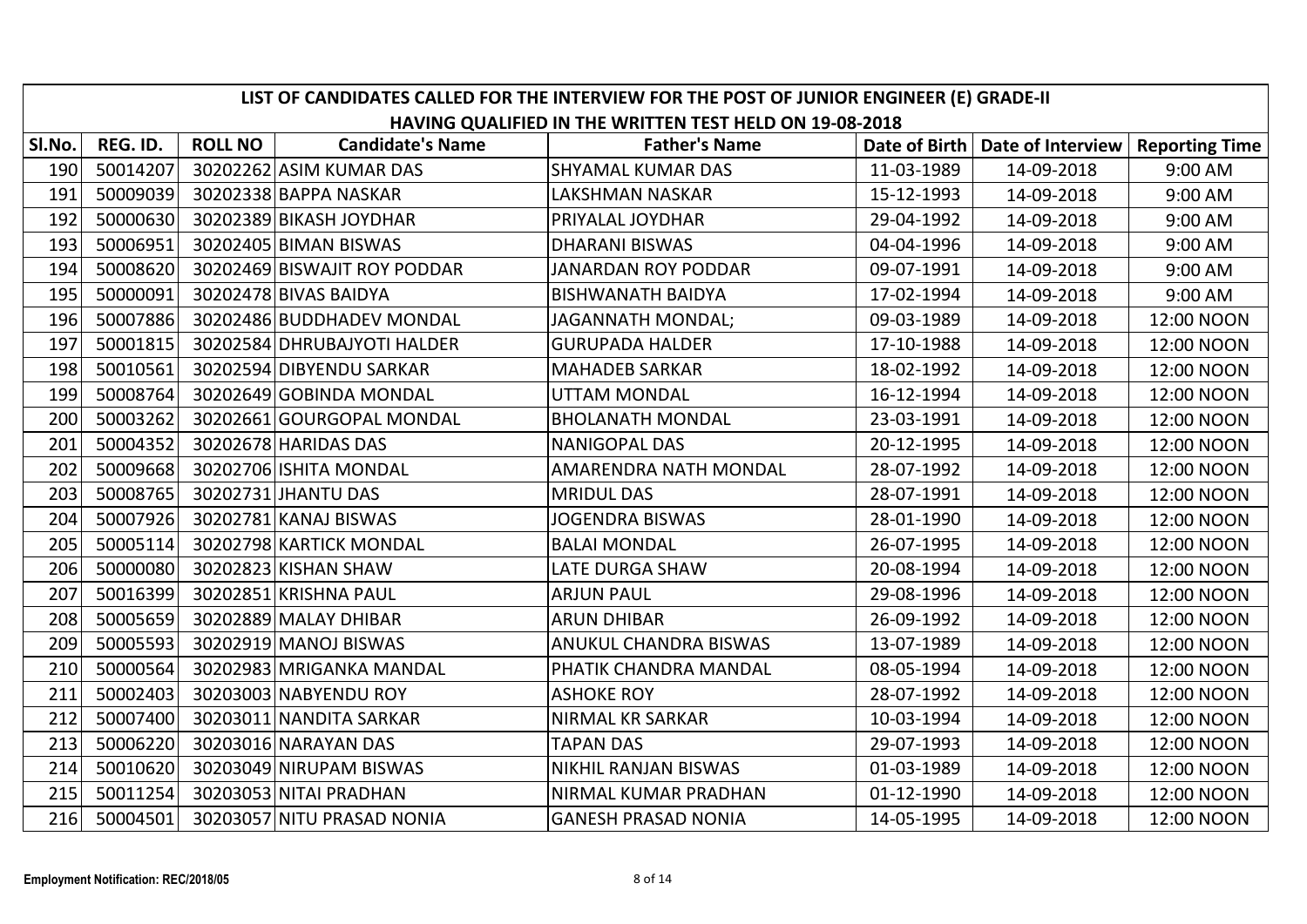|        | LIST OF CANDIDATES CALLED FOR THE INTERVIEW FOR THE POST OF JUNIOR ENGINEER (E) GRADE-II<br>HAVING QUALIFIED IN THE WRITTEN TEST HELD ON 19-08-2018 |                |                                 |                              |            |                                   |                       |  |  |  |  |
|--------|-----------------------------------------------------------------------------------------------------------------------------------------------------|----------------|---------------------------------|------------------------------|------------|-----------------------------------|-----------------------|--|--|--|--|
| SI.No. | REG. ID.                                                                                                                                            | <b>ROLL NO</b> | <b>Candidate's Name</b>         | <b>Father's Name</b>         |            | Date of Birth   Date of Interview | <b>Reporting Time</b> |  |  |  |  |
| 217    | 50005841                                                                                                                                            |                | 30203102 PARTHA SARATHI MONDAL  | <b>TAPAN CH MONDAL</b>       | 25-10-1995 | 14-09-2018                        | 12:00 NOON            |  |  |  |  |
| 218    | 50006770                                                                                                                                            |                | 30203142 PRANKRISHNA TEWARI     | <b>SANKAR LAL TEWARI</b>     | 18-04-1992 | 14-09-2018                        | 12:00 NOON            |  |  |  |  |
| 219    | 50005192                                                                                                                                            |                | 30203145 PRASANT KUMAR MAHATO   | PARMANAND MAHATO             | 15-06-1990 | 14-09-2018                        | 12:00 NOON            |  |  |  |  |
| 220    | 50003574                                                                                                                                            |                | 30203173 PRATAP MAITY           | <b>DILIP MAITY</b>           | 09-04-1996 | 14-09-2018                        | 12:00 NOON            |  |  |  |  |
| 221    | 50008853                                                                                                                                            |                | 30203174 PRATIBIMBA SARKAR      | <b>SADHAN SARKAR</b>         | 13-03-1997 | 14-09-2018                        | 12:00 NOON            |  |  |  |  |
| 222    | 50002836                                                                                                                                            |                | 30203179 PRAVASH KARMAKAR       | PRADIP KARMAKAR              | 17-08-1994 | 14-09-2018                        | 12:00 NOON            |  |  |  |  |
| 223    | 50003797                                                                                                                                            |                | 30203190 PRITAM SAHA            | <b>BINOD SAHA</b>            | 09-12-1991 | 14-09-2018                        | 12:00 NOON            |  |  |  |  |
| 224    | 50002861                                                                                                                                            |                | 30203193 PRITHWIJIT SAHA        | <b>PRADIP SAHA</b>           | 07-04-1993 | 14-09-2018                        | 12:00 NOON            |  |  |  |  |
| 225    | 50004183                                                                                                                                            |                | 30203209 PRIYANKA SARDAR        | <b>PANCHANAN SARDAR</b>      | 10-03-1993 | 14-09-2018                        | 12:00 NOON            |  |  |  |  |
| 226    | 50007588                                                                                                                                            |                | 30203288 RAJDEEP MONDAL         | RAMUPADA MONDAL              | 28-06-1996 | 14-09-2018                        | 12:00 NOON            |  |  |  |  |
| 227    | 50000640                                                                                                                                            |                | 30203292 RAJESH MONDAL          | <b>SWAPAN KUMAR MONDAL</b>   | 28-03-1994 | 14-09-2018                        | 12:00 NOON            |  |  |  |  |
| 228    | 50001887                                                                                                                                            |                | 30203296 RAJESH ROY SAHA        | <b>BHIWANATH SAHA</b>        | 27-08-1993 | 14-09-2018                        | 12:00 NOON            |  |  |  |  |
| 229    | 50009641                                                                                                                                            |                | 30203354 RANJIT BAG             | <b>SUNIL BAG</b>             | 31-01-1992 | 14-09-2018                        | 12:00 NOON            |  |  |  |  |
| 230    | 50000117                                                                                                                                            |                | 30203480 SAMIRAN ROY            | <b>NEPAL CHANDRA ROY</b>     | 28-03-1994 | 14-09-2018                        | 12:00 NOON            |  |  |  |  |
| 231    | 50003861                                                                                                                                            |                | 30203521 SANJAY BARMAN          | <b>SUSANTA BARMAN</b>        | 15-11-1992 | 14-09-2018                        | 3:00 PM               |  |  |  |  |
| 232    | 50007753                                                                                                                                            |                | 30203538 SANJIT MANDAL          | <b>ABHIMANYU MANDAL</b>      | 20-03-1993 | 14-09-2018                        | 3:00 PM               |  |  |  |  |
| 233    | 50009830                                                                                                                                            |                | 30203539 SANJIT MANDAL          | <b>BISWAJIT MANDAL</b>       | 12-04-1995 | 14-09-2018                        | 3:00 PM               |  |  |  |  |
| 234    | 50000417                                                                                                                                            |                | 30203542 SANJOY GHORAI          | <b>KALIPADA GHORAI</b>       | 18-01-1996 | 14-09-2018                        | 3:00 PM               |  |  |  |  |
| 235    | 50001676                                                                                                                                            |                | 30203544 SANJOY MONDAL          | <b>SUBHAS CHANDRA MONDAL</b> | 17-04-1995 | 14-09-2018                        | 3:00 PM               |  |  |  |  |
| 236    | 50005253                                                                                                                                            |                | 30203611 SAYAN BALA             | <b>MONOJ KUMAR BALA</b>      | 08-08-1992 | 14-09-2018                        | 3:00 PM               |  |  |  |  |
| 237    | 50003107                                                                                                                                            |                | 30203618 SAYANI BISWAS          | <b>MIHIR BISWAS</b>          | 12-10-1991 | 14-09-2018                        | 3:00 PM               |  |  |  |  |
| 238    | 50000073                                                                                                                                            |                | 30203620 SEKHAR CHANDRA BAIRAGI | LATE GAJENDRA NATH BAIRAGI   | 25-04-1996 | 14-09-2018                        | 3:00 PM               |  |  |  |  |
| 239    | 50009274                                                                                                                                            |                | 30203735 SOUMEN SAHA            | <b>JOYDEB SAHA</b>           | 11-06-1988 | 14-09-2018                        | 3:00 PM               |  |  |  |  |
| 240    | 50003828                                                                                                                                            |                | 30203756 SOUMYAJIT DAS          | <b>SUKHENDU DAS</b>          | 09-03-1995 | 14-09-2018                        | 3:00 PM               |  |  |  |  |
| 241    | 50004972                                                                                                                                            |                | 30203798 SOURISH BHOWMIK        | <b>DEBASIS BHOWMIK</b>       | 25-12-1992 | 14-09-2018                        | 3:00 PM               |  |  |  |  |
| 242    | 50003231                                                                                                                                            |                | 30203800 SOUVICK SARDAR         | <b>SANKAR KUMAR SARDAR</b>   | 26-07-1994 | 14-09-2018                        | 3:00 PM               |  |  |  |  |
| 243    | 50002843                                                                                                                                            |                | 30203818 SRIBASH HALDAR         | <b>SUBHASH HALDAR</b>        | 07-03-1987 | 14-09-2018                        | 3:00 PM               |  |  |  |  |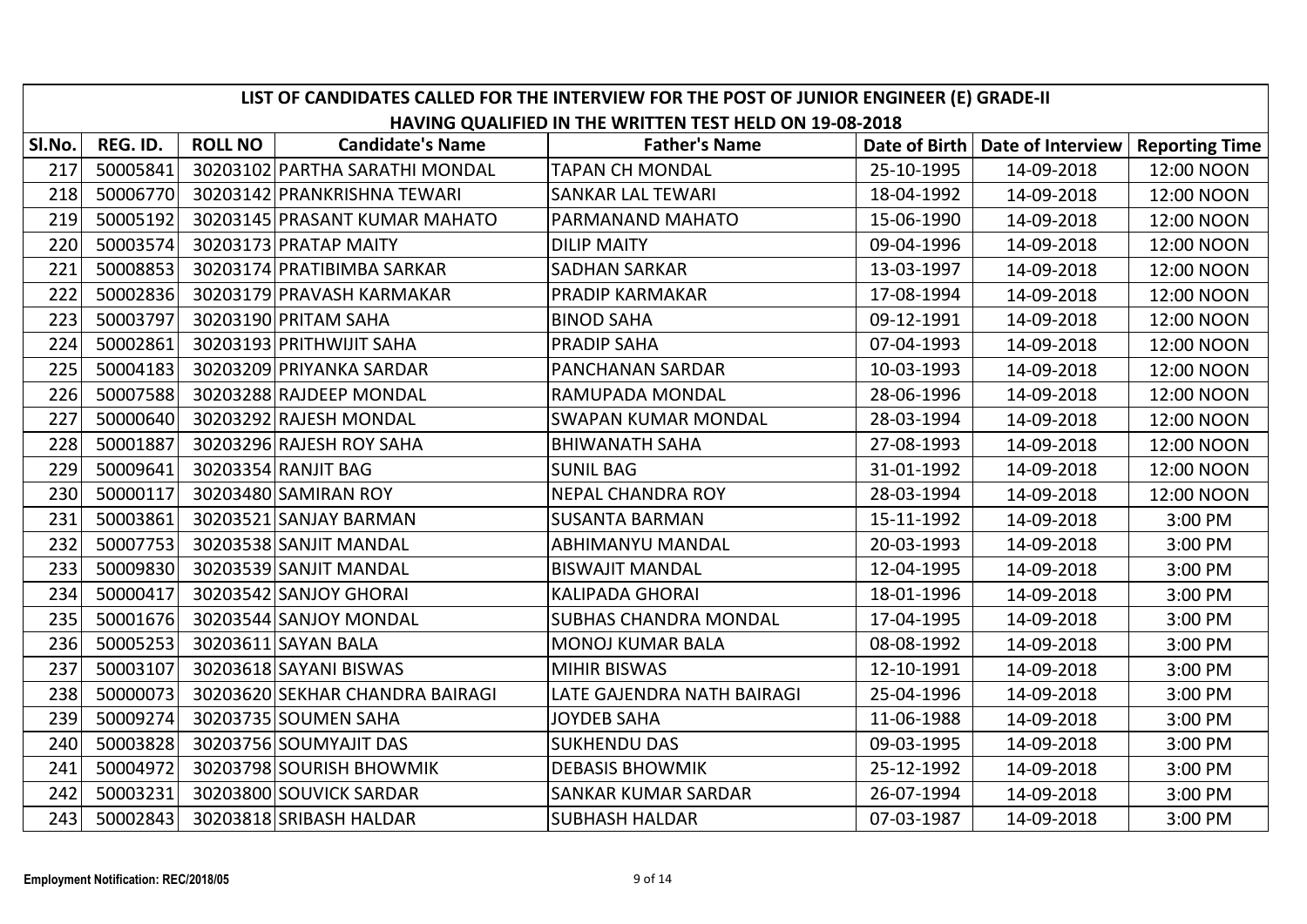|        | LIST OF CANDIDATES CALLED FOR THE INTERVIEW FOR THE POST OF JUNIOR ENGINEER (E) GRADE-II<br>HAVING QUALIFIED IN THE WRITTEN TEST HELD ON 19-08-2018 |                |                               |                             |            |                                   |                       |  |  |  |  |
|--------|-----------------------------------------------------------------------------------------------------------------------------------------------------|----------------|-------------------------------|-----------------------------|------------|-----------------------------------|-----------------------|--|--|--|--|
| SI.No. | REG. ID.                                                                                                                                            | <b>ROLL NO</b> | <b>Candidate's Name</b>       | <b>Father's Name</b>        |            | Date of Birth   Date of Interview | <b>Reporting Time</b> |  |  |  |  |
| 244    | 50006158                                                                                                                                            |                | 30203899 SUBIR SARKAR         | <b>SUBODH SARKAR</b>        | 03-02-1992 | 14-09-2018                        | 3:00 PM               |  |  |  |  |
| 245    | 50014684                                                                                                                                            |                | 30203921 SUBRATA NASKAR       | NITYANANDA NASKAR           | 13-05-1995 | 14-09-2018                        | 3:00 PM               |  |  |  |  |
| 246    | 50000871                                                                                                                                            |                | 30203936 SUDIP BISWAS         | <b>SWAPAN BISWAS</b>        | 15-04-1989 | 14-09-2018                        | 3:00 PM               |  |  |  |  |
| 247    | 50002145                                                                                                                                            |                | 30204013 SUMAN KUMAR DHALI    | <b>SANKAR MOHAN DHALI</b>   | 01-01-1995 | 14-09-2018                        | 3:00 PM               |  |  |  |  |
| 248    | 50005433                                                                                                                                            |                | 30204021 SUMAN MONDAL         | <b>SWAPAN MONDAL</b>        | 28-02-1994 | 14-09-2018                        | 3:00 PM               |  |  |  |  |
| 249    | 50008920                                                                                                                                            |                | 30204022 SUMAN MRIDHA         | <b>SUBODH CHADRA MRIDHA</b> | 28-08-1993 | 14-09-2018                        | 3:00 PM               |  |  |  |  |
| 250    | 50003826                                                                                                                                            |                | 30204026 SUMANA ROY           | <b>MONORANJAN ROY</b>       | 17-10-1993 | 14-09-2018                        | 3:00 PM               |  |  |  |  |
| 251    | 50002197                                                                                                                                            |                | 30204050 SUPRAVAT MANDAL      | <b>NARAYAN MANDAL</b>       | 22-03-1991 | 14-09-2018                        | 3:00 PM               |  |  |  |  |
| 252    | 50004749                                                                                                                                            |                | 30204091 SUSHANTA DAS         | <b>TAPAS DAS</b>            | 13-07-1996 | 14-09-2018                        | 3:00 PM               |  |  |  |  |
| 253    | 50011322                                                                                                                                            |                | 30204102 SUSOVAN ADHIKARI     | <b>BALARAM ADHIKARI</b>     | 27-05-1990 | 14-09-2018                        | 3:00 PM               |  |  |  |  |
| 254    | 50004962                                                                                                                                            |                | 30204121 SWAPAN BAULIA        | PROFULLYA BAULIA            | 09-03-1993 | 14-09-2018                        | 3:00 PM               |  |  |  |  |
| 255    | 50004398                                                                                                                                            |                | 30204158 TANMOY BISWAS        | <b>SANJOY BISWAS</b>        | 17-06-1994 | 14-09-2018                        | 3:00 PM               |  |  |  |  |
| 256    | 50008448                                                                                                                                            |                | 30204212 TUSHAR KANTI DAS     | LT. AJIT KUMAR DAS          | 18-03-1989 | 14-09-2018                        | 3:00 PM               |  |  |  |  |
| 257    | 50006842                                                                                                                                            |                | 30204235 UTPAL SINGHA         | LATE ANIL KUMAR SINGHA      | 23-05-1986 | 14-09-2018                        | 3:00 PM               |  |  |  |  |
| 258    | 50007994                                                                                                                                            |                | 30204255 AASETOSH KUMAR VERMA | <b>ASH KARAN</b>            | 30-12-1994 | 14-09-2018                        | 3:00 PM               |  |  |  |  |
| 259    | 50008660                                                                                                                                            |                | 30204346 HEMANTA HANSDA       | <b>SINGU HANSDA</b>         | 11-11-1996 | 14-09-2018                        | 3:00 PM               |  |  |  |  |
| 260    | 50001443                                                                                                                                            |                | 30204370 LADUP LEPCHA         | THINLAY LEPCHA              | 04-10-1994 | 14-09-2018                        | 3:00 PM               |  |  |  |  |
| 261    | 50002479                                                                                                                                            |                | 30204395 NAGADITYA SAREN      | <b>LAKSHMI KANTA SAREN</b>  | 29-02-1992 | 14-09-2018                        | 3:00 PM               |  |  |  |  |
| 262    | 50006461                                                                                                                                            |                | 30204396 NARAYAN MAHATO       | <b>SUSHIL MAHATO</b>        | 19-12-1996 | 14-09-2018                        | 3:00 PM               |  |  |  |  |
| 263    | 50001462                                                                                                                                            |                | 30204403 NIMA LAMU SHERPA     | LATE BIJOO SHERPA           | 14-04-1994 | 14-09-2018                        | 3:00 PM               |  |  |  |  |
| 264    | 50004385                                                                                                                                            |                | 30204407 NIRMAL SOREN         | <b>ANAL SOREN</b>           | 04-07-1990 | 14-09-2018                        | 3:00 PM               |  |  |  |  |
| 265    | 50005292                                                                                                                                            |                | 30204420 PARTHA DEY           | <b>SUBIR KUMAR DEY</b>      | 22-01-1995 | 14-09-2018                        | 3:00 PM               |  |  |  |  |
| 266    | 50001977                                                                                                                                            |                | 30204423 POLLEN TAMANG        | <b>INDRA RAJ TAMANG</b>     | 11-10-1995 | 15-09-2018                        | 9:00 AM               |  |  |  |  |
| 267    | 50002666                                                                                                                                            |                | 30204474 SAMIR BARA           | <b>WAKIL BARA</b>           | 15-12-1994 | 15-09-2018                        | 9:00 AM               |  |  |  |  |
| 268    | 50002277                                                                                                                                            |                | 30204479 SANJIB KISKU         | <b>SUBHAS KISKU</b>         | 18-05-1991 | 15-09-2018                        | 9:00 AM               |  |  |  |  |
| 269    | 50007874                                                                                                                                            |                | 30204491 SHERU GUPTA          | <b>SHIV NARAYAN GUPTA</b>   | 25-10-1995 | 15-09-2018                        | 9:00 AM               |  |  |  |  |
| 270    | 50006194                                                                                                                                            |                | 30204527 SUMIT GORE           | <b>SHRINATH GORE</b>        | 02-01-1994 | 15-09-2018                        | 9:00 AM               |  |  |  |  |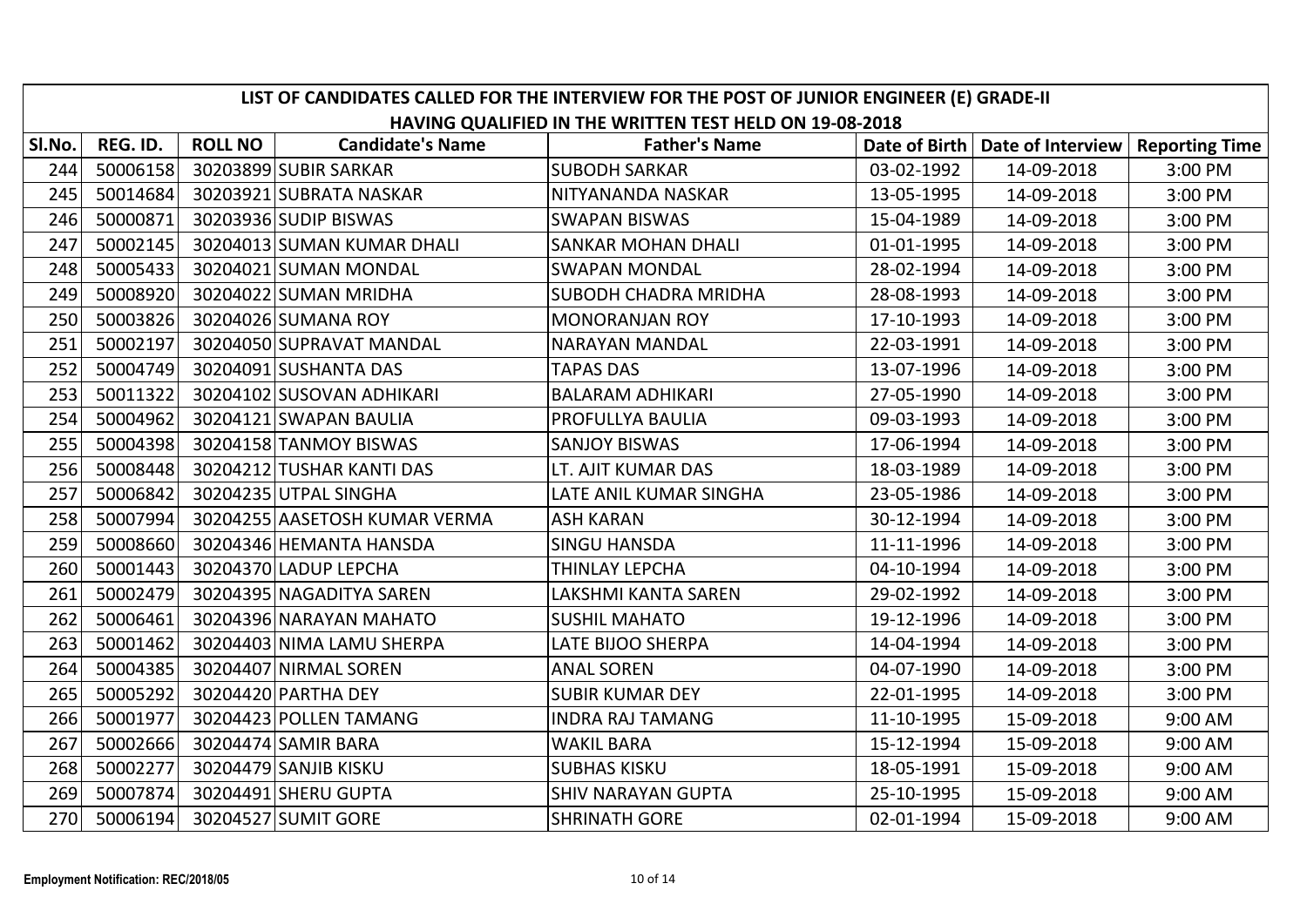|        | LIST OF CANDIDATES CALLED FOR THE INTERVIEW FOR THE POST OF JUNIOR ENGINEER (E) GRADE-II<br>HAVING QUALIFIED IN THE WRITTEN TEST HELD ON 19-08-2018 |                |                                 |                                  |            |                                   |                       |  |  |  |  |
|--------|-----------------------------------------------------------------------------------------------------------------------------------------------------|----------------|---------------------------------|----------------------------------|------------|-----------------------------------|-----------------------|--|--|--|--|
| SI.No. | REG. ID.                                                                                                                                            | <b>ROLL NO</b> | <b>Candidate's Name</b>         | <b>Father's Name</b>             |            | Date of Birth   Date of Interview | <b>Reporting Time</b> |  |  |  |  |
| 271    | 50000739                                                                                                                                            |                | 30204528 SUMIT SARDAR           | <b>NIRMAL SARDAR</b>             | 03-04-1991 | 15-09-2018                        | 9:00 AM               |  |  |  |  |
| 272    | 50013812                                                                                                                                            |                | 30204533 SURENU TUDU            | MANGALA PRASAD TUDU              | 10-12-1995 | 15-09-2018                        | 9:00 AM               |  |  |  |  |
| 273    | 50009421                                                                                                                                            |                | 30204534 SURESH HANSDA          | <b>BUDHU HANSDA</b>              | 02-03-1996 | 15-09-2018                        | 9:00 AM               |  |  |  |  |
| 274    | 50012405                                                                                                                                            |                | 30204542 SWAPAN KUMAR MANDI     | <b>SWARUP CHANDRA MANDI</b>      | 08-01-1989 | 15-09-2018                        | 9:00 AM               |  |  |  |  |
| 275    | 50005536                                                                                                                                            |                | 30204555 UTSAV CHOUDHURY        | <b>KANAK CHOUDHURY</b>           | 09-01-1996 | 15-09-2018                        | 9:00 AM               |  |  |  |  |
| 276    | 50008305                                                                                                                                            |                | 30204575 ABHIJIT BHUI           | <b>KARTIK CHANDRA BHUI</b>       | 22-02-1993 | 15-09-2018                        | 9:00 AM               |  |  |  |  |
| 277    | 50003577                                                                                                                                            |                | 30204609 ABHIK DUTTA            | <b>PRABIR DUTTA</b>              | 03-06-1992 | 15-09-2018                        | 9:00 AM               |  |  |  |  |
| 278    | 50000294                                                                                                                                            |                | 30204652 ABHISHIKTA DAS         | <b>AJIT KUMAR DAS</b>            | 23-01-1993 | 15-09-2018                        | 9:00 AM               |  |  |  |  |
| 279    | 50002340                                                                                                                                            |                | 30204697 AJOY ROY BARMAN        | <b>SUBHAS CHANDRA ROY BARMAN</b> | 29-01-1995 | 15-09-2018                        | 9:00 AM               |  |  |  |  |
| 280    | 50008993                                                                                                                                            |                | 30204702 AKASH DHAR             | <b>UTTAM DHAR</b>                | 03-10-1995 | 15-09-2018                        | 9:00 AM               |  |  |  |  |
| 281    | 50013256                                                                                                                                            |                | 30204773 AMIT KUMAR             | <b>SAROJ PRASAD</b>              | 15-03-1996 | 15-09-2018                        | 9:00 AM               |  |  |  |  |
| 282    | 50004431                                                                                                                                            |                | 30204824 ANANTADEB BHATTACHARYA | <b>KALYAN BHATTACHARYA</b>       | 23-06-1994 | 15-09-2018                        | 9:00 AM               |  |  |  |  |
| 283    | 50004320                                                                                                                                            |                | 30204841 ANIMESH MONDAL         | RAM PRASAD MONDAL                | 03-09-1992 | 15-09-2018                        | 9:00 AM               |  |  |  |  |
| 284    | 50008761                                                                                                                                            |                | 30204925 ANUP KUMAR DUTTA       | <b>ASOKE KUMAR DUTTA</b>         | 14-03-1997 | 15-09-2018                        | 9:00 AM               |  |  |  |  |
| 285    | 50002523                                                                                                                                            |                | 30205214 AVIJIT BERA            | <b>AMAL KUMAR BERA</b>           | 17-08-1991 | 15-09-2018                        | 9:00 AM               |  |  |  |  |
| 286    | 50003639                                                                                                                                            |                | 30205264 AVISHEK MUKHERJEE      | <b>TAPAN MUKHERJEE</b>           | 24-11-1995 | 15-09-2018                        | 9:00 AM               |  |  |  |  |
| 287    | 50004572                                                                                                                                            |                | 30205278 AYAN CHOWDHURY         | PARTHA CHOWDHURY                 | 05-05-1993 | 15-09-2018                        | 9:00 AM               |  |  |  |  |
| 288    | 50000245                                                                                                                                            |                | 30205281 AYAN DEBNATH           | <b>AMAL DEBNATH</b>              | 29-06-1995 | 15-09-2018                        | 9:00 AM               |  |  |  |  |
| 289    | 50006005                                                                                                                                            |                | 30205300 AYAS KANTA HAZRA       | <b>JOYDEV HAZRA</b>              | 21-10-1994 | 15-09-2018                        | 9:00 AM               |  |  |  |  |
| 290    | 50007919                                                                                                                                            |                | 30205308 BABAN KAITY            | <b>TAPAN KAITY</b>               | 11-11-1994 | 15-09-2018                        | 9:00 AM               |  |  |  |  |
| 291    | 50003040                                                                                                                                            |                | 30205341 BHASKAR CHANDRA GIRI   | <b>ANIL GIRI</b>                 | 06-06-1993 | 15-09-2018                        | 9:00 AM               |  |  |  |  |
| 292    | 50000341                                                                                                                                            |                | 30205377 BIKASH KUNDU           | <b>KHOKAN KUNDU</b>              | 18-03-1997 | 15-09-2018                        | 9:00 AM               |  |  |  |  |
| 293    | 50001885                                                                                                                                            |                | 30205378 BIKASH MAL             | <b>RADHANATH MAL</b>             | 02-03-1993 | 15-09-2018                        | 9:00 AM               |  |  |  |  |
| 294    | 50003175                                                                                                                                            |                | 30205383 BIKRAM SARKAR          | <b>GOPAL CH SARKAR</b>           | 15-07-1994 | 15-09-2018                        | 9:00 AM               |  |  |  |  |
| 295    | 50006343                                                                                                                                            |                | 30205397 BIPLAB MAZUMDER        | <b>JIBON MAZUMDER</b>            | 27-01-1993 | 15-09-2018                        | 9:00 AM               |  |  |  |  |
| 296    | 50005017                                                                                                                                            |                | 30205401 BIPLOB SAHA            | <b>GOBINDA SAHA</b>              | 02-03-1995 | 15-09-2018                        | 9:00 AM               |  |  |  |  |
| 297    | 50009667                                                                                                                                            |                | 30205442 BISWAJIT MAITY         | <b>MADHUSUDAN MAITY</b>          | 27-06-1991 | 15-09-2018                        | 9:00 AM               |  |  |  |  |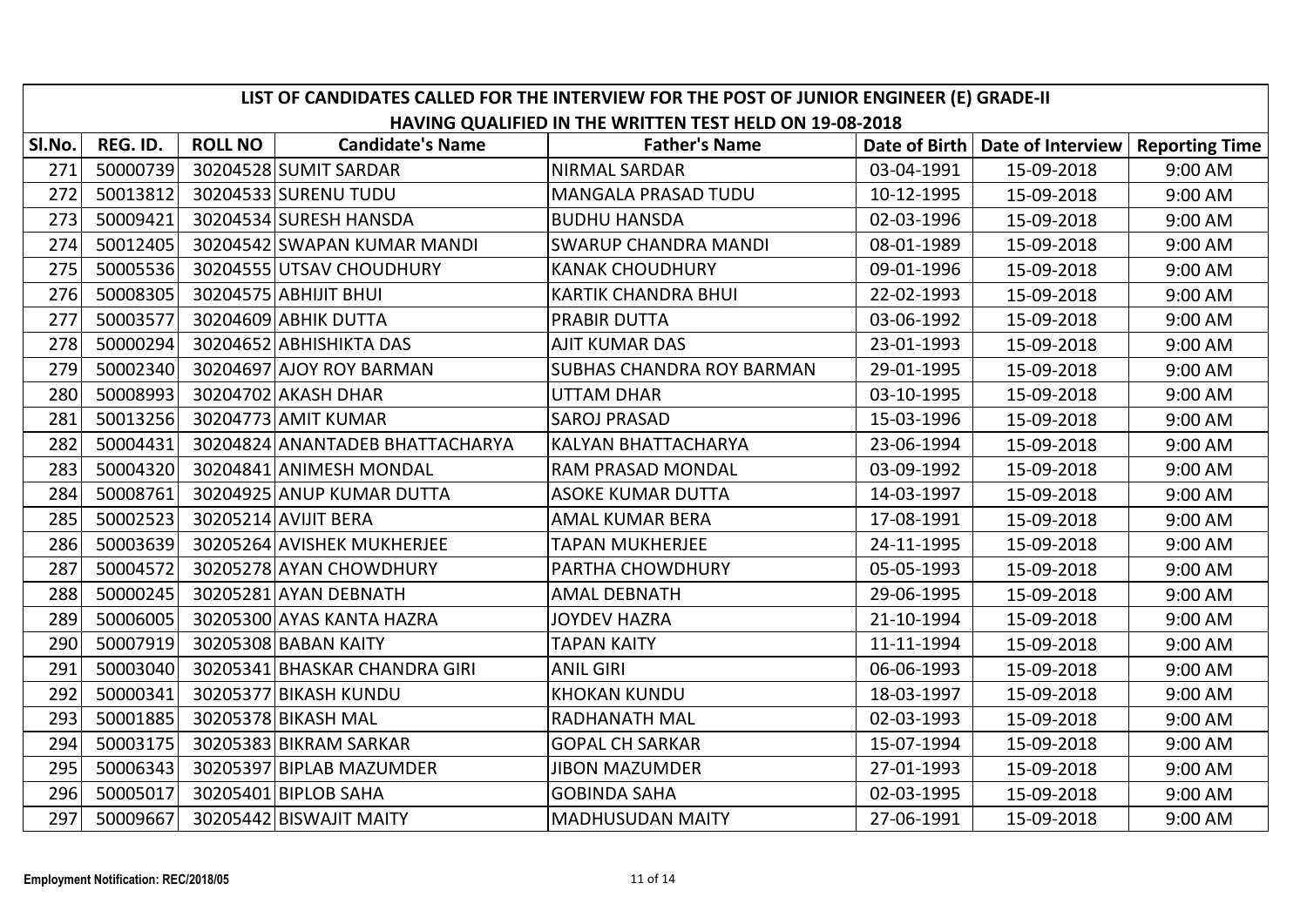|        | LIST OF CANDIDATES CALLED FOR THE INTERVIEW FOR THE POST OF JUNIOR ENGINEER (E) GRADE-II<br>HAVING QUALIFIED IN THE WRITTEN TEST HELD ON 19-08-2018 |                |                                  |                               |            |                                   |                       |  |  |  |  |
|--------|-----------------------------------------------------------------------------------------------------------------------------------------------------|----------------|----------------------------------|-------------------------------|------------|-----------------------------------|-----------------------|--|--|--|--|
| SI.No. | REG. ID.                                                                                                                                            | <b>ROLL NO</b> | <b>Candidate's Name</b>          | <b>Father's Name</b>          |            | Date of Birth   Date of Interview | <b>Reporting Time</b> |  |  |  |  |
| 298    | 50000588                                                                                                                                            |                | 30205524 CHHOTAN KARMAKAR        | <b>AKHIL KARMAKAR</b>         | 06-07-1991 | 15-09-2018                        | 9:00 AM               |  |  |  |  |
| 299    | 50004434                                                                                                                                            |                | 30205531 CHINTAHARAN CHATTERJEE  | LATE LAXMINARAYAN CHATTERJEE  | 01-08-1993 | 15-09-2018                        | 9:00 AM               |  |  |  |  |
| 300    | 50001852                                                                                                                                            |                | 30205554 DEBABRATA CHAKRABARTI   | <b>MADHUSUDAN CHAKRABARTI</b> | 03-08-1979 | 15-09-2018                        | 9:00 AM               |  |  |  |  |
| 301    | 50008390                                                                                                                                            |                | 30205669 DHANANJOY HAZRA         | <b>AJIT HAZRA</b>             | 15-12-1969 | 15-09-2018                        | 9:00 AM               |  |  |  |  |
| 302    | 50003970                                                                                                                                            |                | 30205732 DIPANKAR SAHOO          | <b>NAVENDU KUMAR SAHOO</b>    | 26-05-1994 | 15-09-2018                        | 12:00 NOON            |  |  |  |  |
| 303    | 50012934                                                                                                                                            |                | 30205790 GOURAB CHAKRABORTTY     | <b>GOUTAM CHAKRABORTY</b>     | 19-01-1995 | 15-09-2018                        | 12:00 NOON            |  |  |  |  |
| 304    | 50009761                                                                                                                                            |                | 30205816 GOUTAM GIRI             | <b>SAKTIPADA GIRI</b>         | 02-02-1994 | 15-09-2018                        | 12:00 NOON            |  |  |  |  |
| 305    | 50007603                                                                                                                                            |                | 30205845 IMANKALLYAN CHAKRABORTY | <b>RATAN CHAKRABORTY</b>      | 21-11-1992 | 15-09-2018                        | 12:00 NOON            |  |  |  |  |
| 306    | 50009208                                                                                                                                            |                | 30205891 JADAB LAYEK             | <b>BANSHIDHAR LAYEK</b>       | 02-05-1994 | 15-09-2018                        | 12:00 NOON            |  |  |  |  |
| 307    | 50005000                                                                                                                                            |                | 30205928 JIT CHAKRABORTY         | UTTAM CHAKRABORTY             | 24-01-1991 | 15-09-2018                        | 12:00 NOON            |  |  |  |  |
| 308    | 50003037                                                                                                                                            |                | 30205929 JIT DHARA               | <b>BECHURAM DHARA</b>         | 30-01-1993 | 15-09-2018                        | 12:00 NOON            |  |  |  |  |
| 309    | 50010616                                                                                                                                            |                | 30205960 JYOTIRMAY DE            | <b>BIJAN BEHARI DE</b>        | 27-04-1991 | 15-09-2018                        | 12:00 NOON            |  |  |  |  |
| 310    | 50005194                                                                                                                                            |                | 30205967 KAJAL MANDAL            | <b>SANJAY KR MANDAL</b>       | 14-11-1996 | 15-09-2018                        | 12:00 NOON            |  |  |  |  |
| 311    | 50004869                                                                                                                                            |                | 30205994 KARTICK MANNA           | <b>BHAKTIPADA MANNA</b>       | 14-05-1995 | 15-09-2018                        | 12:00 NOON            |  |  |  |  |
| 312    | 50014723                                                                                                                                            |                | 30206085 KRISHNA KUMAR GANGULI   | LATE SHIBDAS GANGULY          | 21-05-1969 | 15-09-2018                        | 12:00 NOON            |  |  |  |  |
| 313    | 50012909                                                                                                                                            |                | 30206141 LOKNATH DEY             | <b>SANKAR DEY</b>             | 01-08-1991 | 15-09-2018                        | 12:00 NOON            |  |  |  |  |
| 314    | 50004560                                                                                                                                            |                | 30206161 MAHADEV MANDAL          | <b>BASUDEV MANDAL</b>         | 10-02-1997 | 15-09-2018                        | 12:00 NOON            |  |  |  |  |
| 315    | 50012488                                                                                                                                            |                | 30206195 MANISH KUMAR            | <b>VIJAY KUMAR</b>            | 21-06-1997 | 15-09-2018                        | 12:00 NOON            |  |  |  |  |
| 316    | 50003123                                                                                                                                            |                | 30206209 MANOJ MONDAL            | <b>DHIRENDRANATH MONDAL</b>   | 16-04-1995 | 15-09-2018                        | 12:00 NOON            |  |  |  |  |
| 317    | 50007242                                                                                                                                            |                | 30206246 MD UMAR FAROOQUE        | LATE MD IQBAL                 | 14-12-1994 | 15-09-2018                        | 12:00 NOON            |  |  |  |  |
| 318    | 50001935                                                                                                                                            |                | 30206262 MINTU MALLICK           | TAPAN MALLICK                 | 04-05-1996 | 15-09-2018                        | 12:00 NOON            |  |  |  |  |
| 319    | 50007935                                                                                                                                            |                | 30206335 MRINMOY KUMAR DAS       | <b>SHANKAR DAS</b>            | 07-08-1994 | 15-09-2018                        | 12:00 NOON            |  |  |  |  |
| 320    | 50002872                                                                                                                                            |                | 30206446 PALLAB GANGULY          | <b>LATE BIDYUT GANGULY</b>    | 26-04-1995 | 15-09-2018                        | 12:00 NOON            |  |  |  |  |
| 321    | 50003611                                                                                                                                            |                | 30206573 PRAKASH ROY             | <b>KRIPASINDHU ROY</b>        | 29-12-1992 | 15-09-2018                        | 12:00 NOON            |  |  |  |  |
| 322    | 50002341                                                                                                                                            |                | 30206658 PRITAM DUTTA            | <b>PRABIR DUTTA</b>           | 16-04-1997 | 15-09-2018                        | 12:00 NOON            |  |  |  |  |
| 323    | 50007781                                                                                                                                            |                | 30206661 PRITAM GHOSH            | <b>NITAI GHOSH</b>            | 05-02-1997 | 15-09-2018                        | 12:00 NOON            |  |  |  |  |
| 324    | 50002103                                                                                                                                            |                | 30206666 PRITAM KUMAR SANYAL     | PRADIP KUMAR SANYAL           | 23-03-1994 | 15-09-2018                        | 12:00 NOON            |  |  |  |  |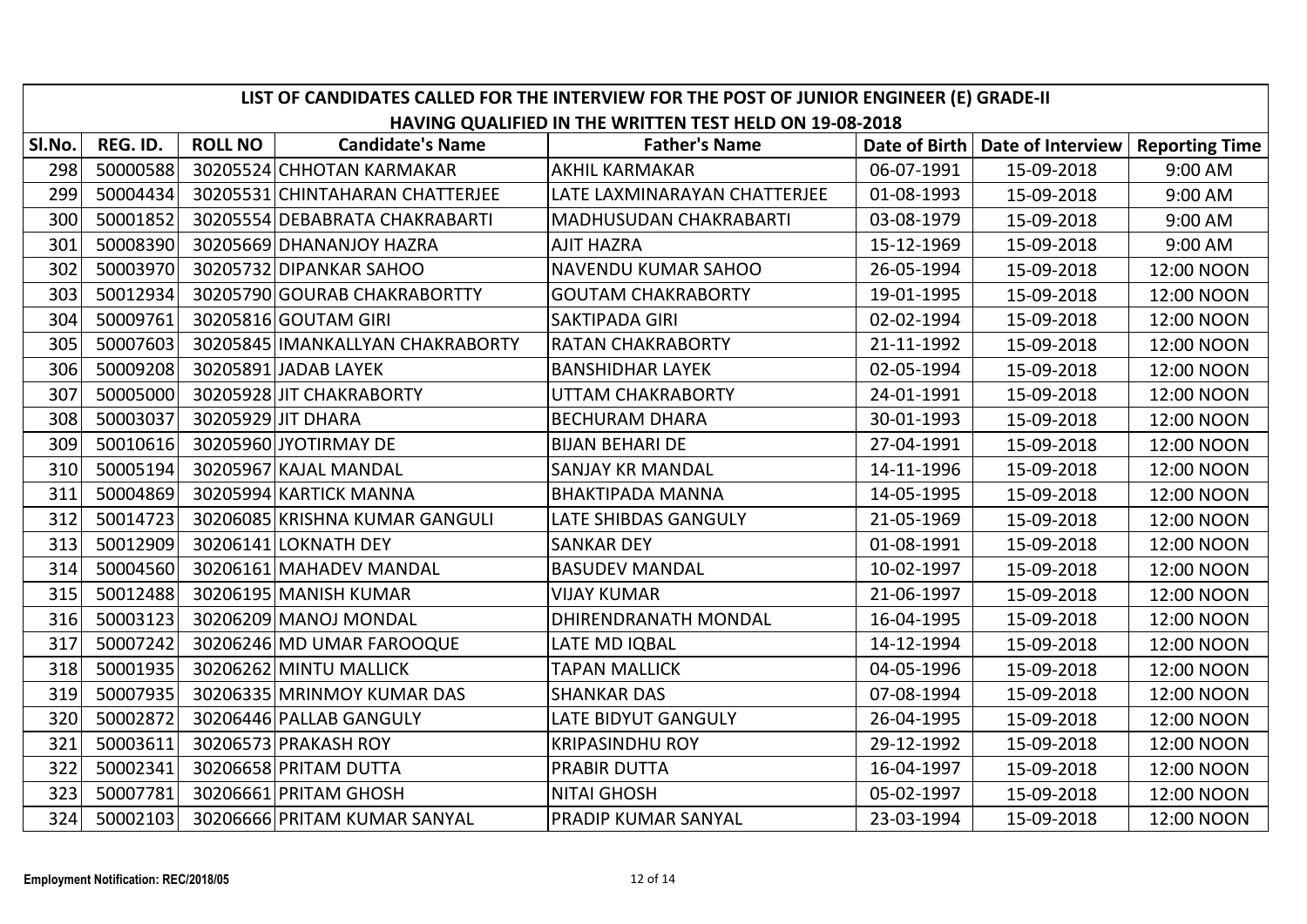| LIST OF CANDIDATES CALLED FOR THE INTERVIEW FOR THE POST OF JUNIOR ENGINEER (E) GRADE-II<br>HAVING QUALIFIED IN THE WRITTEN TEST HELD ON 19-08-2018 |          |                |                                |                                  |            |                                   |                       |  |  |  |  |
|-----------------------------------------------------------------------------------------------------------------------------------------------------|----------|----------------|--------------------------------|----------------------------------|------------|-----------------------------------|-----------------------|--|--|--|--|
| SI.No.                                                                                                                                              | REG. ID. | <b>ROLL NO</b> | <b>Candidate's Name</b>        | <b>Father's Name</b>             |            | Date of Birth   Date of Interview | <b>Reporting Time</b> |  |  |  |  |
| 325                                                                                                                                                 | 50005510 |                | 30206788 RAHUL DAS             | <b>RAGHUNATH DAS</b>             | 18-10-1993 | 15-09-2018                        | 12:00 NOON            |  |  |  |  |
| 326                                                                                                                                                 | 50011974 |                | 30206840 RAJDEEP GHOSH         | <b>DIPAK GHOSH</b>               | 19-01-1995 | 15-09-2018                        | 12:00 NOON            |  |  |  |  |
| 327                                                                                                                                                 | 50009587 |                | 30206873 RAJKUMAR JANA         | NISHIKANTA JANA                  | 02-01-1992 | 15-09-2018                        | 12:00 NOON            |  |  |  |  |
| 328                                                                                                                                                 | 50004187 |                | 30206952 RATUL CHOWDHURY       | <b>AMIT CHOWDHURY</b>            | 30-03-1995 | 15-09-2018                        | 12:00 NOON            |  |  |  |  |
| 329                                                                                                                                                 | 50005637 |                | 30206976 RITESH CHANDA         | <b>NEPAL CHANDA</b>              | 01-11-1992 | 15-09-2018                        | 12:00 NOON            |  |  |  |  |
| 330                                                                                                                                                 | 50000299 |                | 30206984 RITUPARNA CHAKRABORTY | <b>SAMIRAN CHAKRABORTY</b>       | 25-03-1993 | 15-09-2018                        | 12:00 NOON            |  |  |  |  |
| 331                                                                                                                                                 | 50007025 |                | 30207037 SABUJ PRAMANIK        | <b>SUJIT PRAMANIK</b>            | 01-05-1996 | 15-09-2018                        | 12:00 NOON            |  |  |  |  |
| 332                                                                                                                                                 | 50007816 |                | 30207041 SABYASACHI DAS        | <b>MADHUSUDHAN DAS</b>           | 23-02-1993 | 15-09-2018                        | 12:00 NOON            |  |  |  |  |
| 333                                                                                                                                                 | 50001640 |                | 30207042 SABYASACHI DAS        | <b>TAPAS KUMAR DAS</b>           | 21-04-1993 | 15-09-2018                        | 12:00 NOON            |  |  |  |  |
| 334                                                                                                                                                 | 50010955 |                | 30207046 SABYASACHI PANDA      | KAMALA KANTA PANDA               | 21-10-1993 | 15-09-2018                        | 12:00 NOON            |  |  |  |  |
| 335                                                                                                                                                 | 50008325 |                | 30207126 SAMBIT MAHANTA        | <b>SACHIN MAHANTA</b>            | 09-07-1996 | 15-09-2018                        | 12:00 NOON            |  |  |  |  |
| 336                                                                                                                                                 | 50004362 |                | 30207144 SAMIRAN GHOSAL        | <b>DAYAMOY GHOSAL</b>            | 08-01-1996 | 15-09-2018                        | 12:00 NOON            |  |  |  |  |
| 337                                                                                                                                                 | 50002484 |                | 30207155 SAMRAT BHATTACHERJEE  | <b>MANOJ KUMAR BHATTACHERJEE</b> | 22-12-1992 | 15-09-2018                        | 12:00 NOON            |  |  |  |  |
| 338                                                                                                                                                 | 50006434 |                | 30207209 SANGITA BANERJEE      | LATE GUHIRAM BANERJEE            | 29-05-1995 | 15-09-2018                        | 12:00 NOON            |  |  |  |  |
| 339                                                                                                                                                 | 50003959 |                | 30207243 SANJOY LODH           | <b>BADAL LODH</b>                | 15-10-1991 | 15-09-2018                        | 3:00 PM               |  |  |  |  |
| 340                                                                                                                                                 | 50001587 |                | 30207310 SARFARAZ HOSSAIN      | <b>MEHBUB HOSSAIN</b>            | 13-11-1995 | 15-09-2018                        | 3:00 PM               |  |  |  |  |
| 341                                                                                                                                                 | 50009528 |                | 30207334 SATYAJIT GUCHHAIT     | <b>GOUTAM GUCHHAIT</b>           | 28-09-1992 | 15-09-2018                        | 3:00 PM               |  |  |  |  |
| 342                                                                                                                                                 | 50001895 |                | 30207547 SIDDHESWAR SINGHA     | LATE SADHAN SINGHA               | 29-01-1996 | 15-09-2018                        | 3:00 PM               |  |  |  |  |
| 343                                                                                                                                                 | 50000017 |                | 30207621 SOMPRAKASH JANA       | <b>MANI SANKAR JANA</b>          | 19-09-1994 | 15-09-2018                        | 3:00 PM               |  |  |  |  |
| 344                                                                                                                                                 | 50001734 |                | 30207651 SOUMADIP DAS          | PRADIP KUMAR DAS                 | 06-03-1997 | 15-09-2018                        | 3:00 PM               |  |  |  |  |
| 345                                                                                                                                                 | 50002177 |                | 30207665 SOUMEN GAYEN          | <b>BABLU GAYEN</b>               | 05-05-1997 | 15-09-2018                        | 3:00 PM               |  |  |  |  |
| 346                                                                                                                                                 | 50001474 |                | 30207747 SOUMYADIP MISHRA      | <b>HARIPADA MISHRA</b>           | 13-04-1995 | 15-09-2018                        | 3:00 PM               |  |  |  |  |
| 347                                                                                                                                                 | 50002439 |                | 30207779 SOURAV BANERJEE       | <b>KAJAL BANERJEE</b>            | 13-10-1992 | 15-09-2018                        | 3:00 PM               |  |  |  |  |
| 348                                                                                                                                                 | 50011486 |                | 30207801 SOURAV DAS            | <b>MADAN DAS</b>                 | 18-04-1991 | 15-09-2018                        | 3:00 PM               |  |  |  |  |
| 349                                                                                                                                                 | 50002708 |                | 30207825 SOURAV KAYET          | LATE SHEKHAR KAYET               | 18-10-1994 | 15-09-2018                        | 3:00 PM               |  |  |  |  |
| 350                                                                                                                                                 | 50008132 |                | 30207879 SOUVIK ADHIKARY       | SHIBAPRASAD ADHIKARY             | 21-02-1995 | 15-09-2018                        | 3:00 PM               |  |  |  |  |
| 351                                                                                                                                                 | 50001884 |                | 30207906 SOUVIK KUNDU          | <b>SUBAL KUNDU</b>               | 23-09-1994 | 15-09-2018                        | 3:00 PM               |  |  |  |  |